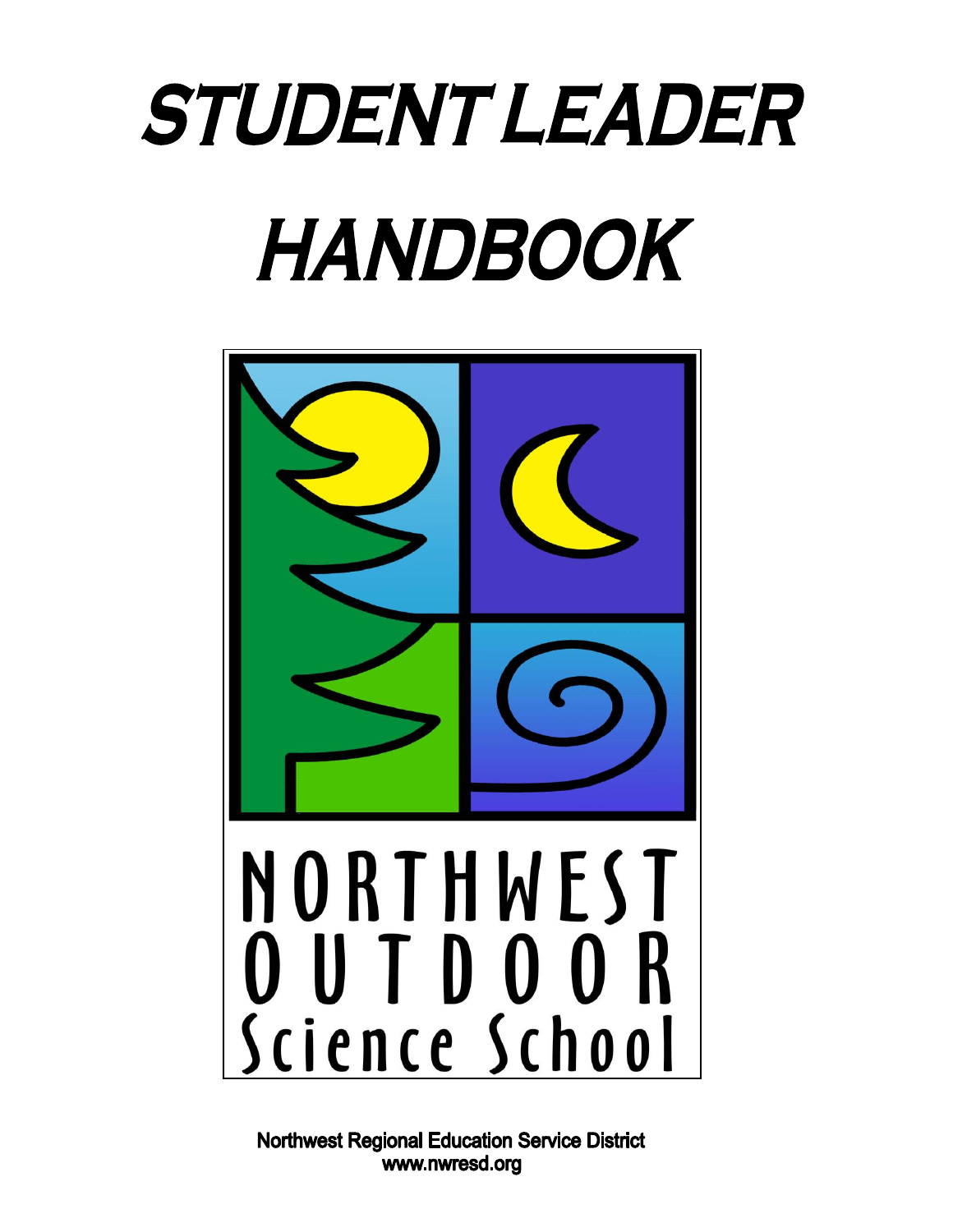## *STUDENT LEADER HANDBOOK*



## **NW OUTDOOR SCIENCE SCHOOL**

Northwest Regional Education Service District 5825 NE Ray Circle Hillsboro OR 97124 503-614-1403

[www.nwresd.org](http://www.nwresd.org/)

Dan Goldman Superintendent

Barb Proctor Director of NW Outdoor Science School

> Chad Stewart Facilitator of Student Leaders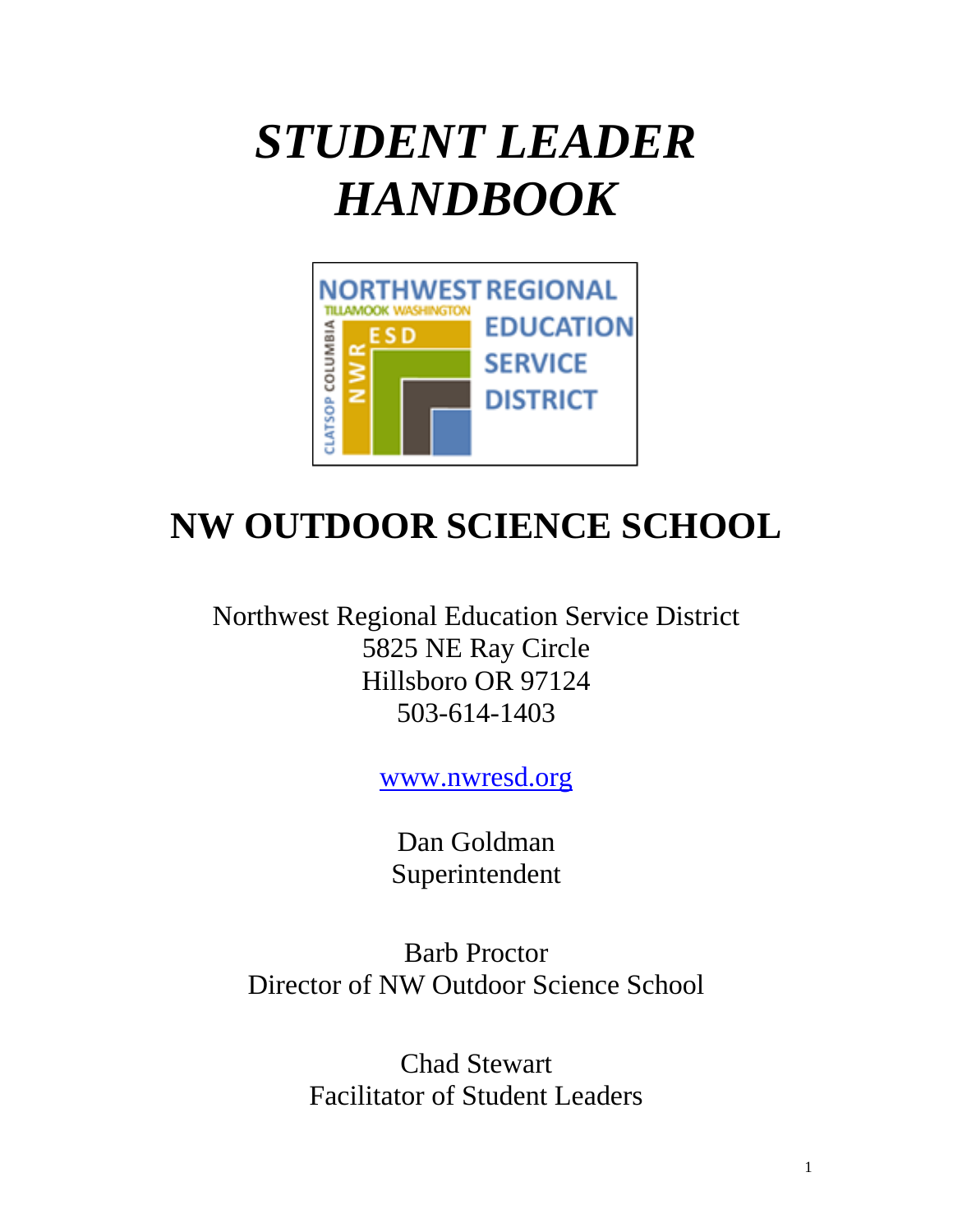#### **INTRODUCTION**

#### Welcome to the Wonderful World of being an Outdoor School Student Leader!

The Student Leader Handbook is an introduction to your job as an Outdoor School Student Leader. It will provide a connection between the in-town training and the training you will receive at Outdoor School. By using the information in this handbook and participating during the trainings, you will be well prepared to greet your students when they arrive at camp. Please also share the handbook with your parents. And while you're at it, bring this handbook to Outdoor School with you. It will be a handy aid for your time on site.

#### **VISIT OUR WEBSITE!**

The Outdoor School website has more information to help you be a successful Student Leader, including links to games and activities to do during cabin time, a glossary of ecological terms, information about field study activities, and required forms. Please check it out at: [www.nwoutdoorschool.org.](http://www.nwoutdoorschool.org/)

#### **WHY BE AN OUTDOOR SCHOOL STUDENT LEADER?**

As an Outdoor School Student Leader, you will be instrumental in educating students about the natural environment, and in helping those students find their place in the natural world. For many students, this will be their first time away from home. You will also be a friend and a role model to these students.

Outdoor School is an educational experience where students come to a residential environmental education center to learn about science. Students will spend most of the day learning in and about the natural environment. This time is called field study. The remainder of the day is devoted to giving students a social camp experience. This is done through many activities, such as recreation, cabin time, meal times, and campfire.

While the students will be learning science and having a great time with their classmates, what they will remember most is the experience YOU help create for them. YOUR ACTIONS directly affect each of the students with whom you come into contact. It is important to remember this, and to always keep your focus on the students.

Let's face it – it is hard work to be a Student Leader. The hours are long, you might get dirty, and sometimes you may even be a little grumpy. But all of that will seem insignificant when you see the impact you have on the students. This experience may just be the most rewarding week of your year.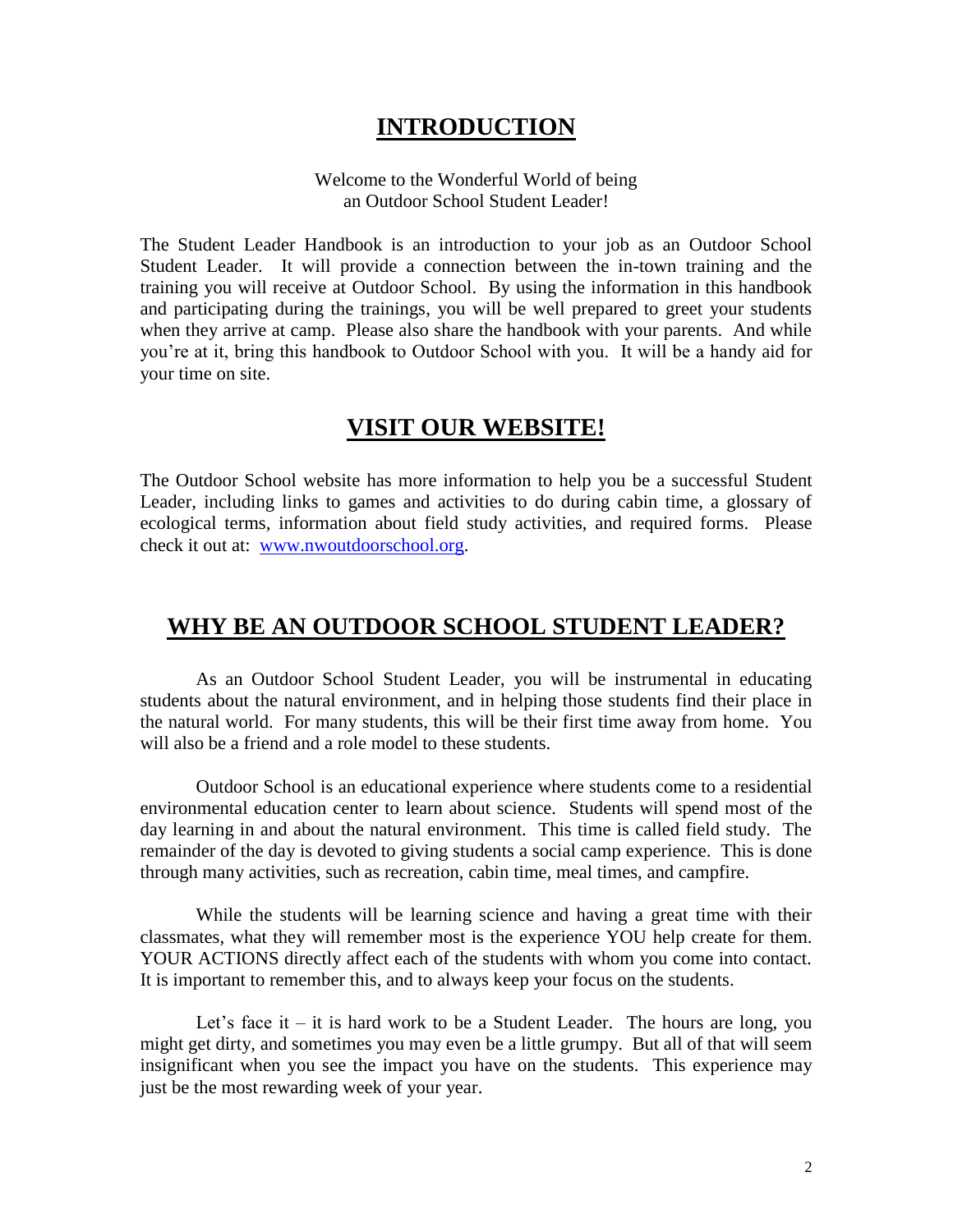#### **NORTHWEST OUTDOOR SCIENCE SCHOOL PHILOSOPHY "Where Learning Comes Naturally"**

Mission Statement: The Northwest Outdoor Science School contributes to the development of environmental literacy and responsible citizenship, provides hands-on learning experiences that are integrated with local school curricula, and promotes learning about, and appreciation of, the natural world.

The program accomplishes this through:

- $\triangleright$  Instruction in an outdoor setting, which increases students' knowledge about scientific concepts dealing with the natural environment.
- $\triangleright$  Education that provides students with facts and information which will assist them in making informed decisions about the environment.
- $\triangleright$  Experiences for all students based on their unique developmental characteristics, including their emotional, physical, and intellectual abilities.
- $\triangleright$  Opportunities for students to practice skills of independence and social living.
- $\triangleright$  Curriculum based on the Oregon Essential Learning Skills and Common Curriculum Goals and adopted district curricula.
- $\triangleright$  Collaboration between Outdoor School staff and classroom teachers to ensure program quality and integration with the classroom curriculum.
- $\triangleright$  Learning and leadership experiences for high school and college students.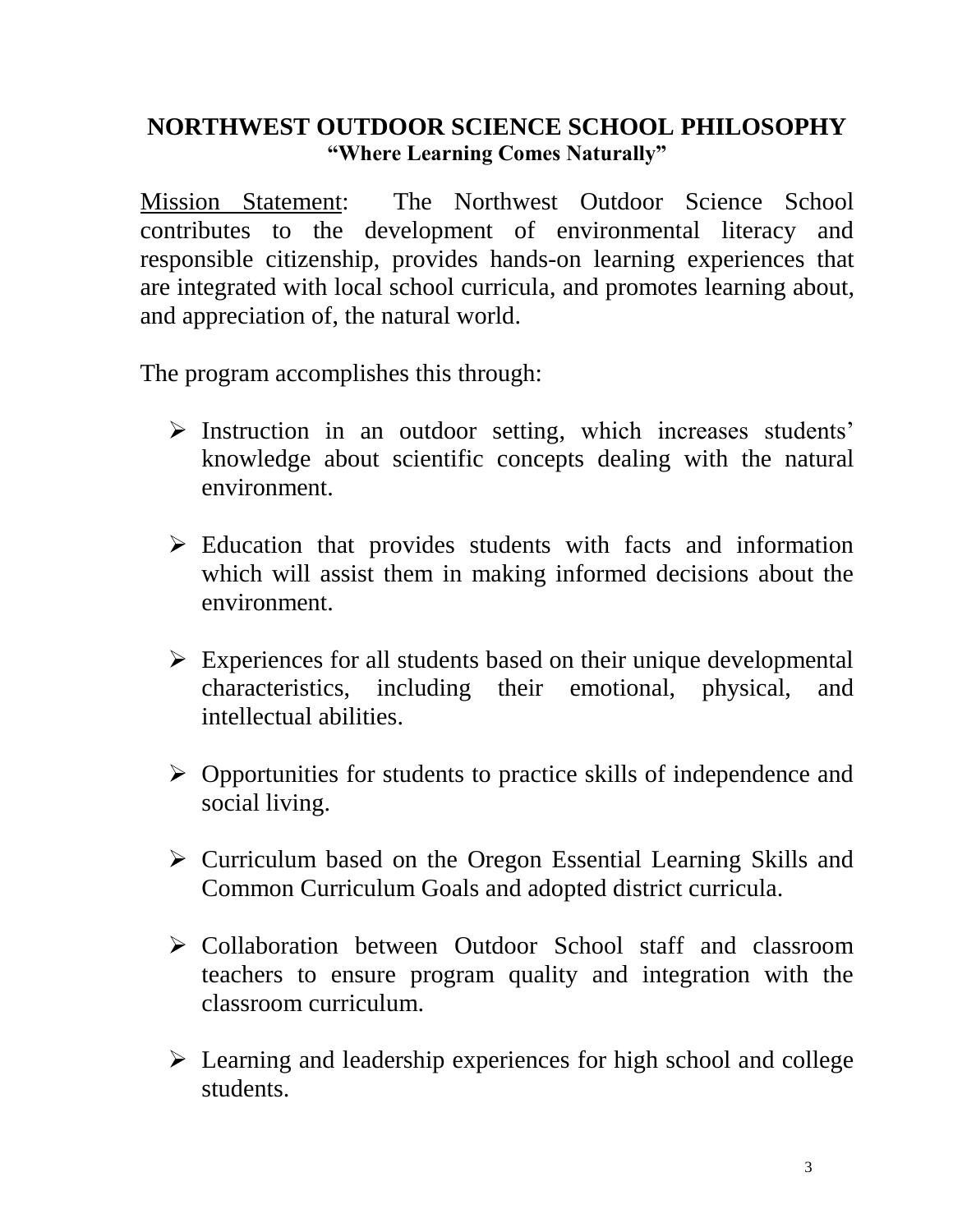#### **WHO'S WHO AT OUTDOOR SCHOOL**

**Site Supervisor —** This person is the principal of a particular Outdoor School site. This person is responsible for the health, safety & education of everyone at Outdoor School. The Site Supervisor makes certain that all staff work together to provide a coordinated & high-quality educational experience for students & Student Leaders.

**Field Instructors —** These people develop the lesson plans for the field studies. They train the Student Leaders and facilitate what takes place during field study. There are 3 or 4 field instructors at each site, one for each field study.

**Program Staff** — All of the social programming is run by the program staff. They are responsible for planning campfire, recreation, meal times, cabin times, camp duties and various other activities. Program staff also help out on field studies. They work closely with Outdoor School Student Leaders, so that they have all of the support they need.

**Nurse —** Each site has a nurse who is available around the clock to meet the health needs of students and staff, and to attend to any emergencies that may arise.

**Classroom Teachers —** A teacher from each class at Outdoor School will be on-site as well. Teachers are helpful to you because they know the students the best, and will have valuable information about how to interact with individual students.

#### **THE STUDENT LEADER'S ROLE**

Outdoor School Student Leaders have the greatest impact upon the students attending each week. As a Student Leader, you will need to engage students in positive, constructive activities at all times. You will be with students 21-23 hours a day. You are the one who should know what's going on and where you are supposed to be.

DON'T WORRY! The on-site staff is there to help you out! They can answer your questions, provide you with your own schedule, and be there for anything that you might need during the week.

You will get in-depth training on our procedures & activities, leadership and student management when you arrive at Outdoor School, as the first day is a training day. Our staff will check in with you daily, to make sure everything is going okay.

Student Leaders have the most important role at the Northwest Outdoor Science School. Without you, the experience of the students would not be nearly as wonderful as it is with your help!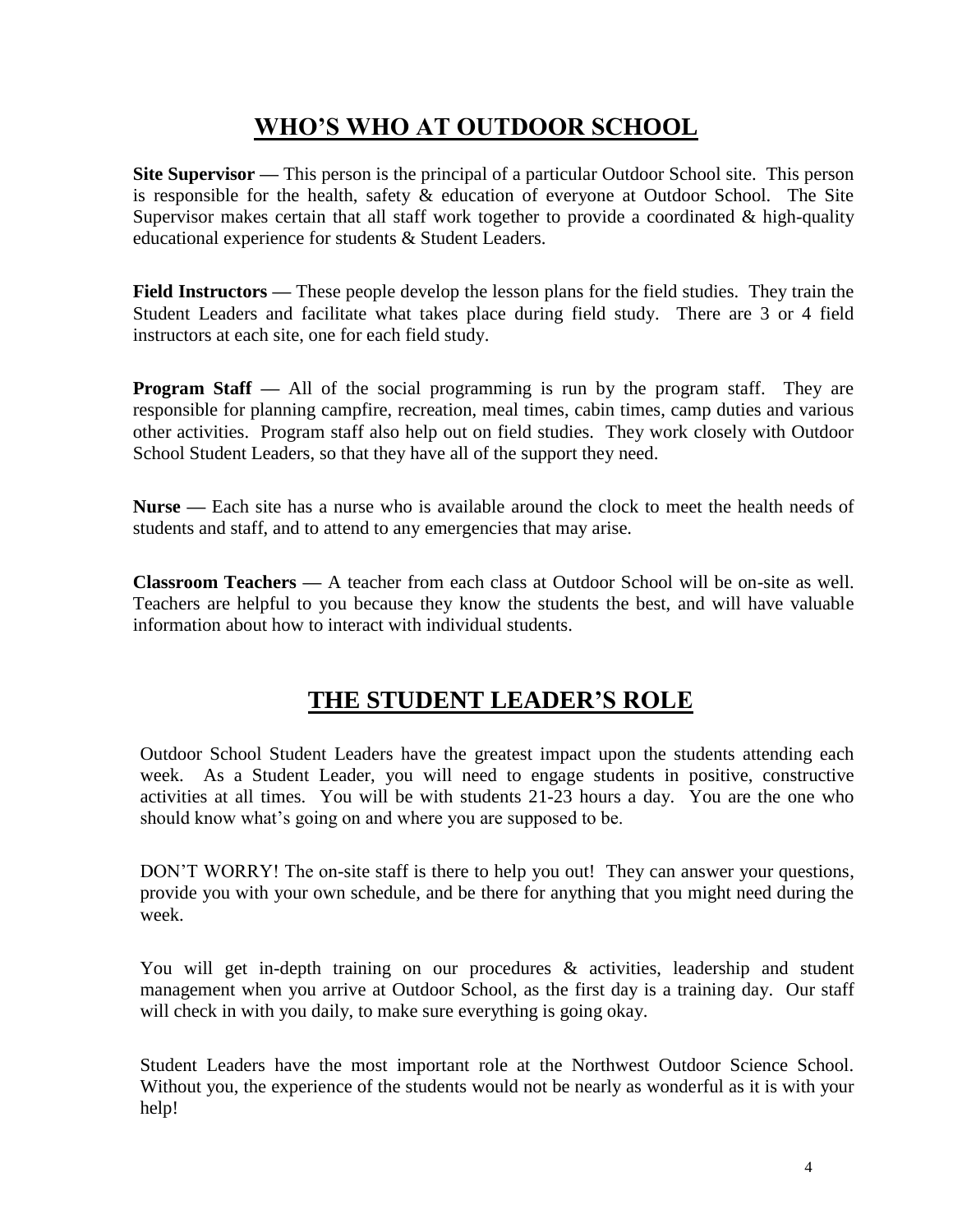## **DAILY SCHEDULE**

A day at Outdoor School is pretty busy! This sample schedule will give you an idea of what a typical day is like. Included is what Student Leaders should be doing during each activity. Keep in mind that this is a general schedule and that it will vary depending by site.

| Daily Schedule             | What Student Leaders Should Be Doing                                                                               |
|----------------------------|--------------------------------------------------------------------------------------------------------------------|
| BE ON TIME!                |                                                                                                                    |
| $7:00$ – Wake Up           | Be The First One Up, Motivate Your Cabin To Get Up                                                                 |
| $7:30$ – Morning Duties    | Participate Fully, Make Sure The Job Is Done Correctly                                                             |
| $7:40$ - Flag Ceremony     | Be Respectful And Make Sure Students Are Doing The Same                                                            |
| $7:45 - Breakfast$         | Engage In Conversation With Your Students, Monitor Dining Hall<br>Etiquette (Expectations of Every Meal)           |
| $8:30$ – Cleaning Duties   | Participate Fully, Make Sure The Job Is Done Correctly                                                             |
| $9:00$ – Field Study #1    | Teach, Have Fun                                                                                                    |
| 11:45 – Lunch              | (See Breakfast)                                                                                                    |
| $12:30 -$ Cabin Time       | In Cabin With Students - Playing Games, Working On Cabin<br>Calls/Skits/Songs for Campfire, Engaging Your Students |
| 1:30 - Field Study $#2$    | Teach, Have Fun                                                                                                    |
| 4:00 - Homeroom            | Student Leader Meeting With Program Staff                                                                          |
| $5:00$ - Recreation        | FREE TIME - Quick Shower And Short Rest                                                                            |
| $6:00$ – Evening Duties    | Participate Fully, Make Sure The Job Is Done Correctly                                                             |
| $6:10$ – Flag Ceremony     | Be Respectful And Make Sure Students Are Doing The Same                                                            |
| $6:20 -$ Dinner            | (See Breakfast)                                                                                                    |
| $7:00$ – Cabin Time        | Help Students Prepare For Campfire And Bedtime, Play Games                                                         |
| $8:00$ – Campfire          | Sitting Mixed Between Students, Participating in Songs, Modeling Proper<br>Behavior, Being On Stage                |
| $9:00 -$ Night Hike        | Leading Night Hike Activities, Keeping Group Quiet                                                                 |
| $9:30 - Get$ Ready For Bed | Supervising Students While They Get Ready For Bed, Making Sure<br>Students Are Quieting Down                       |
| $9:45$ – Fire Watch        | Having Free Time With Other Student Leaders                                                                        |
| $11:00$ - Lights Out       | SLEEP! YAY!                                                                                                        |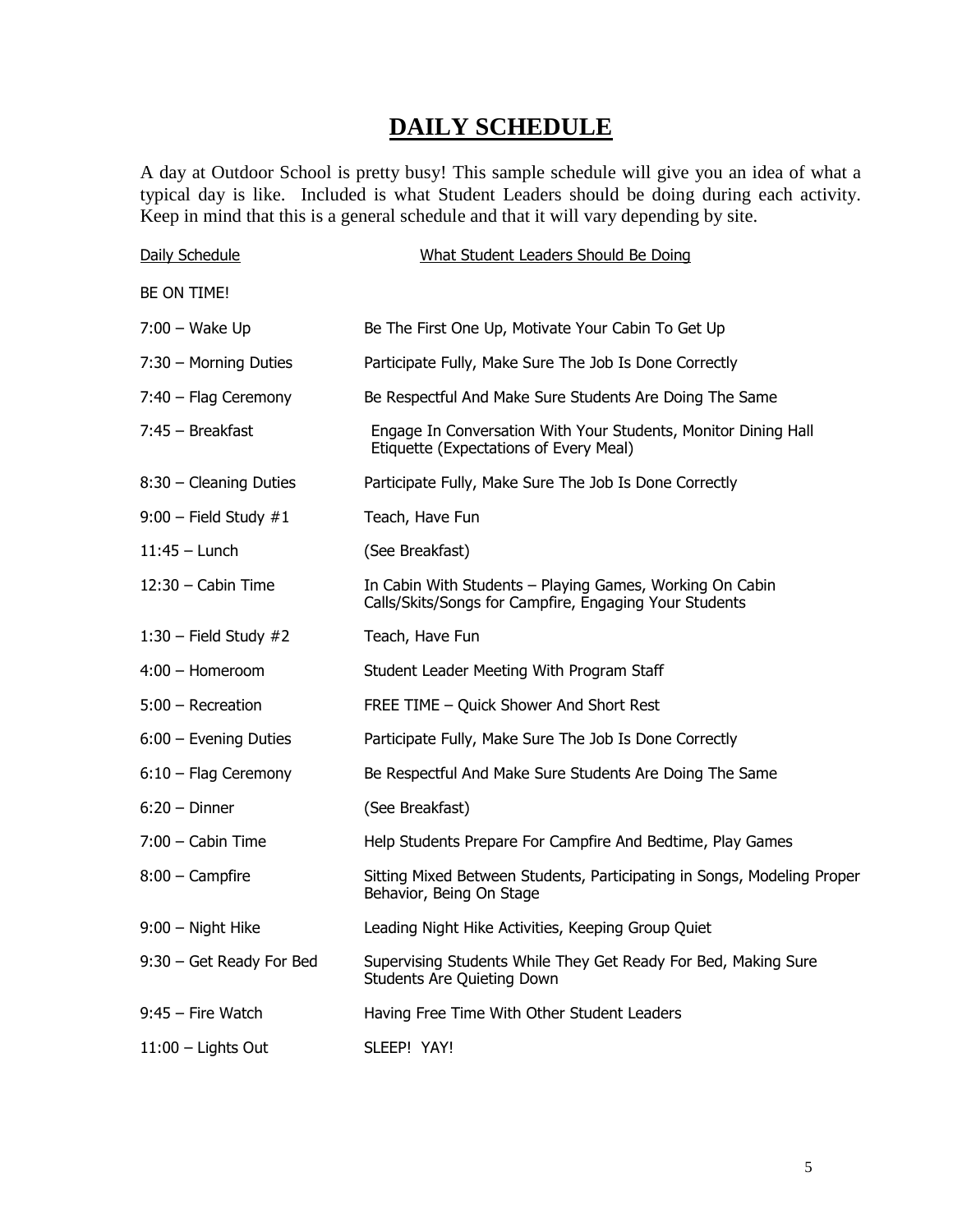#### **THE BASICS OF BEING A STUDENT LEADER**

Let's break this down into smaller parts so that you can have a real idea of what you will be doing at the Northwest Outdoor Science School.

- 1) You will be in charge (most likely with a co-Student Leader) of a group of students (8- 15 kids). This group will be your CABIN GROUP. You will help this group of students get places on time, be dressed appropriately for the weather, make sure all of the kids are doing well, take them to the nurse if needed, play games with them, and generally make it a successful week for them.
- 2) Teaching FIELD STUDY during the day. You will be assigned to one of the field studies and will be trained by the field instructor to teach various parts of the field study to the students. This doesn't mean that you need to be an expert in a particular area of science. It just means you need to be willing to learn the information from the instructor so you can successfully teach the information to the students.
- 3) Be active participants in ALL other parts of the Outdoor School program (i.e.: duties, meals, campfire, etc.)
- 4) Be a willing TEAM PLAYER. You will be working with peers, taking direction from staff members, and helping sixth grade students. Because you will be working with all of these people, it is important to remember that you are all part of the same team.
- 5) It is important to realize that the focus of the Outdoor School experience is on the sixth grade student. Student Leaders will have a great time as well, but the primary concern of Outdoor School is the education of the sixth grade student.
- 6) Ability to communicate personal needs.
- 7) Constant and consistent role modeling of positive attitude, words and actions.

### **TRAITS OF A GOOD STUDENT LEADER**

In order to be an effective Student Leader at Outdoor School, there are a few traits that you should possess, to be a positive role model for kids. You should:

- 1) Be responsible.
- 2) Be enthusiastic.
- 3) Be mature.
- 4) Take initiative.
- 5) Enjoy spending time with children.
- 6) Have the ability to communicate.
- 7) Be flexible.
- 8) Enjoy being in the outdoors.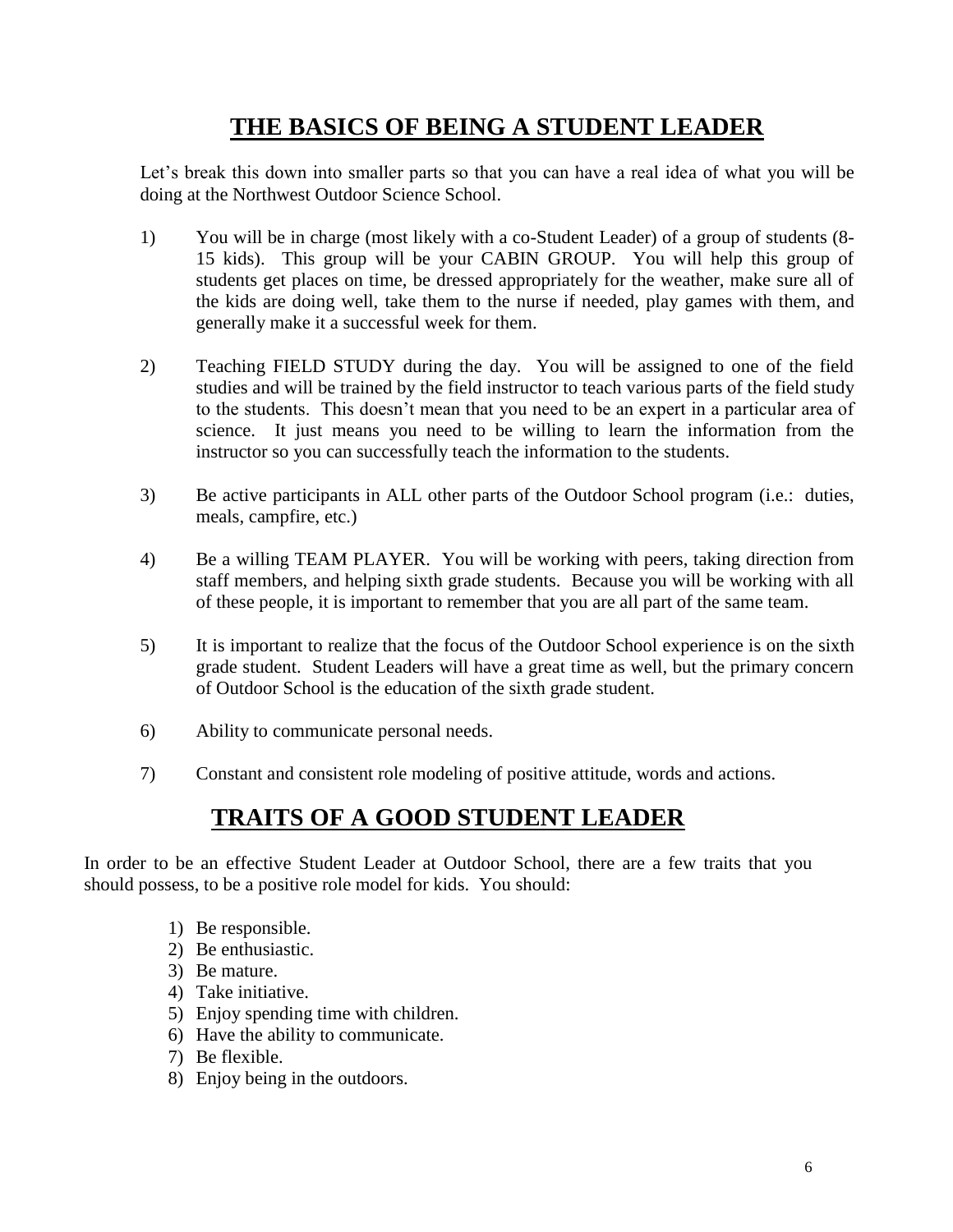#### **STUDENT LEADER DOs AND DON'Ts**

Just like every school, we have a set of expectations that need to be followed by **everyone on site** to ensure the smooth running of the Northwest Outdoor Science School. It is important for you to know these expectations before you agree to participate in the program. Here they are:

- 1) RESPECT!!! Yourself, Others, and the Environment:
	- Keep track of your own gear.
	- Get enough sleep and let others get theirs (QUIET after Lights Out).
	- Protect living plants and animals at all times.
	- Treat others nicely; use kind language.
	- Maintain a positive, enthusiastic attitude.
	- BE ON TIME!
- 2) Stay on camp grounds.
- 3) Report ANY injury or sickness to the nurse immediately—day or night!
- 4) NO swimming.

Because of the responsibility that the Student Leaders are given while they are at Outdoor School, there are a few expectations that are unique to them. A Student Leader will be asked to leave site (and possibly be referred to his/her school for discipline) for the following:

- 1) Possession of tobacco products (if still in high school), alcohol, drugs, or any other controlled substances.
- 2) Possession of weapons of ANY kind (including pocket knives).
- 3) Any inappropriate physical contact or harassment involving staff, peers, or students.
- 4) Not following dress code wearing clothes with alcohol, drug or gang related messages; halter-tops, tank tops & revealing clothing, etc.
- 5) Physically punishing students.
- 6) Cabin Unattended—This means that if at any time a group of students is left without a Student Leader, the Student Leader who was supposed to be monitoring them will be asked to leave site. We promise parents that their students will be under constant supervision. Student Leaders play an instrumental role in this.

#### **NORTHWEST OUTDOOR SCIENCE SCHOOL IS A:**

#### **Drug Free Zone Tobacco Free Zone Alcohol Free Zone Sex Free Zone Violence Free Zone Politics Free Zone**

**Discussing these topics with anybody while at Outdoor School is not okay.** If students are discussing these topics, you need to immediately redirect them towards appropriate conversation. Student Leaders found to be instigating discussion of these topics may be sent home. When unsure if something is inappropriate to discuss, play it safe – ask a staff member for advice.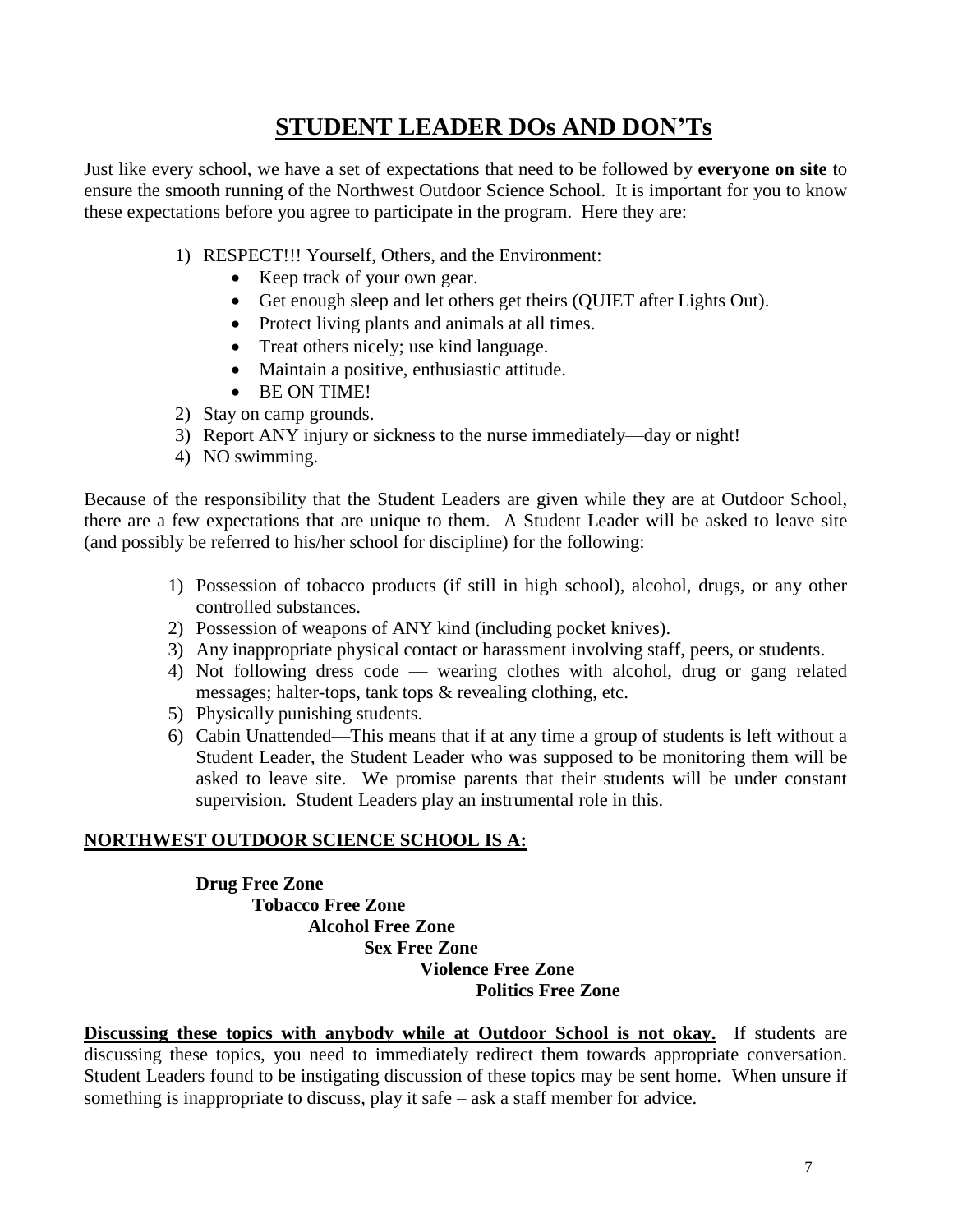#### **WHAT'S APPROPRIATE WITH STUDENTS?**

- 
- Upper body hugs Kissing
- 
- 
- 
- 

#### **O.K. NOT O.K.**

- Side hugs Full body hugs
	-
- High fives Pats on head
- Pats on back **•** Pats on buttocks
- Handshakes Running laps
- Tap on shoulder Push-ups, sit-ups
	- Play fighting, rough housing

### **WHAT'S APPROPRIATE WITH STUDENT LEADERS?**

- Talking to each other <br> **Back rubs**
- Short side hugs Full body hugs
- 
- Sitting next to each other with air space in between you
- Upper body hugs Kissing

#### **O.K. NOT O.K.**

- 
- 
- High fives Holding hands
	- Sitting next to each other with no air space in between you
	-
	- Exchanging clothing
	- Exclusive friends
	- Any sexually related words/actions
	- Travel with another to secluded area
	- Demeaning language & profanity

### **EFFECTIVE LEADERSHIP**

Learning leadership skills is a part of growing as a Student Leader. Our staff will train you on ways to effectively lead sixth-grade students in a firm, yet positive, manner. Being a LEADER FIRST and a FRIEND SECOND will set you up for success. Follow these steps to be a good leader:

**1. Set Expectations –** Explain things to students clearly ahead of time. Know the schedule. Have a plan and share it with students. Ask them if they understand what they are supposed to do.

**2. Build a Rapport –** Get to know your students! Play games, sing songs, give lots of positive feedback and encouragement, learn their names, ask them questions about themselves.

**3. Positive Redirection** – Speak respectfully & firmly. Give students a task. Use "I need" statements ("I need you to listen", "I need you to stand next to me"). But don't be afraid to say NO.

**4. Give students a "Breather" –** After many attempts at redirection, separate the offending student (using positive language) from the group for a few minutes – still within sight and hearing, though.

**5. Ask for help from staff –** That's why they're there! Even the best Student Leaders need help at times.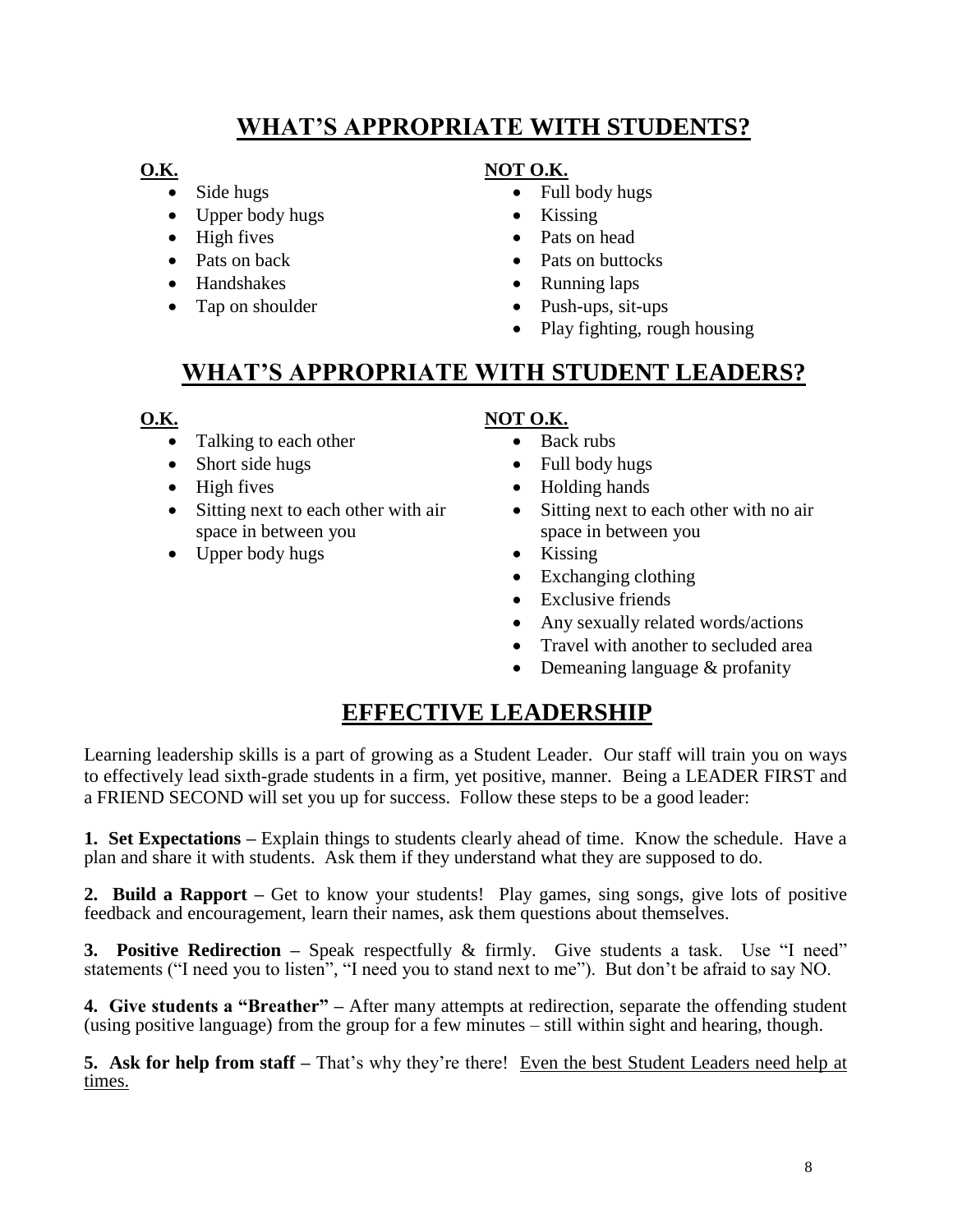## **CABIN TIME AND TIPS**

A large part of your time at Outdoor School will be spent supervising your cabin group. This is one of the main social components of the week. Every group of students needs down time from school, and it's your job to make sure that this time is constructive, safe & fun.

You will be asked to serve in the role of a friend, parent, and teacher for the students. As the week progresses and your students become more comfortable at Outdoor School, they will turn to you for advice and answers to questions. Your actions will directly affect how the student feels about the Outdoor School experience.

#### **Here are some tips that may be helpful during cabin time:**

- Elementary school students desire leadership and will respond enthusiastically to Student Leaders who set down expectations in a firm, but positive, manner.
- At the beginning of the week, have your cabin group decide what rules are necessary for everyone (and also add your own). Because the students come up with the rules themselves, they will be more likely to follow them.
- Cabin time is an appropriate time to play games with your students. Playing games is a fun, easy way to build cabin unity among your students, thus reducing behavior issues. Come with some ideas, or make sure to ask the on-site staff for suggestions.
- Each evening at campfire, your cabin group will present a short cheer or skit (known as a cabin call) to introduce themselves. Cabin time is the best time to prepare for this.
- Let your students rest. Everyone gets tired and needs a bit of a break.
- Get to know your students.

#### **MAKING YOUR CABIN A HOME & CREATING CABIN UNITY**

Decorating your cabin will help your students feel more comfortable, and it can be an easy and fun way to build cabin unity. Here are some ideas:

- Hang posters or pictures (G or PG rated) to decorate the walls (old calendars work well)
- Bring crepe paper streamers or Christmas lights to hang up around the ceiling.
- Give students paper and pens/crayons/pencils to make posters and bunk markers.

To build cabin spirit, you can bring the following items to give to the students in your cabin (bring enough for 16 people, just to be safe):

Beads, ribbons, stickers or shoelaces for nametag strings; headbands; cheap neckties  $\&$ hats; homemade sashes. **Visit thrift stores – don't spend a lot of money!**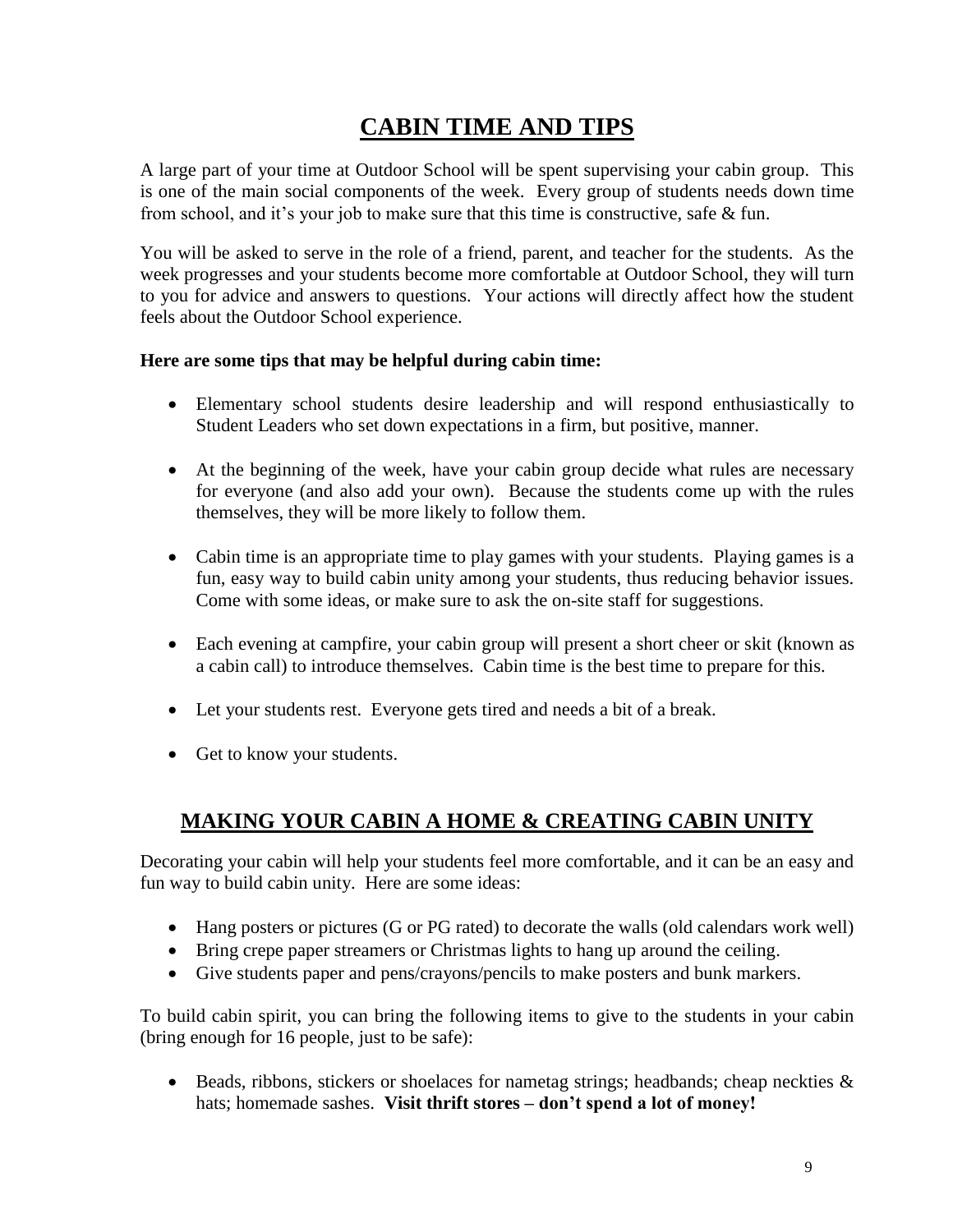#### **GAMES & ICEBREAKERS**

Helping students get to know each other and have fun together as a cabin group is one of the primary jobs of an Outdoor School Student Leader. Engaging students in icebreakers and games helps them to enjoy themselves, keep them engaged in positive activities, and reduces the number of behavior issues that may arise.

Knowing many games for different situations will make you a better Student Leader. Please try to learn some of the games and icebreakers listed below. They are easy to remember once you begin playing them with students. Remember, on-site Outdoor School staff is always available to help teach and lead games, especially if you are a new Student Leader.

#### **Icebreakers**

#### **Name Bop:**

- 1. Group stands or sits in a circle, one person (the bopper) is in the center of the circle
- 2. A person says his/her name and another person's name
- 3. The person whose name is called says his/her name and another person's name and so on….
- 4. The bopper tries to gently bop whoever has been called with a soft hat before he/she can say both names
- 5. Whoever is bopped becomes the new bopper in the circle's center
- 6. Safety first, keep bopping under control.

#### **Cumulative Name Game:**

- 1. Group stands or sits in a circle
- 2. First person says his/her name.
- 3. Second person says his/her name, name of  $1<sup>st</sup>$  person.
- 4. Third person says his/her name, name of  $2<sup>nd</sup>$  person and name of  $1<sup>st</sup>$  person.
- 5. Game continues around the circle until you reach the first person again.

Variation: Have students tell something else about themselves when they are saying their names (i.e. favorite food/color/animal). Have them include this information when introducing everyone else.

#### **Two Truths and a Lie:**

- 1. The game begins by one person in the group telling 3 things about him/her two are true and one is a lie.
- 2. Everyone else makes one guess each at which is the lie.
- 3. After everyone has guessed, the person reveals which is the lie.
- 4. A second person tells 3 things, and the game continues as before.

**Forced Choice:** The Student Leader draws an imaginary line down the middle of the cabin and gives the group a choice between two things. For example: "If you are more like a monster truck, go to the right side of the cabin; if you're more like a sports car, go to the left side." Students must individually choose, and then the Student Leader asks the students why they chose the way they did.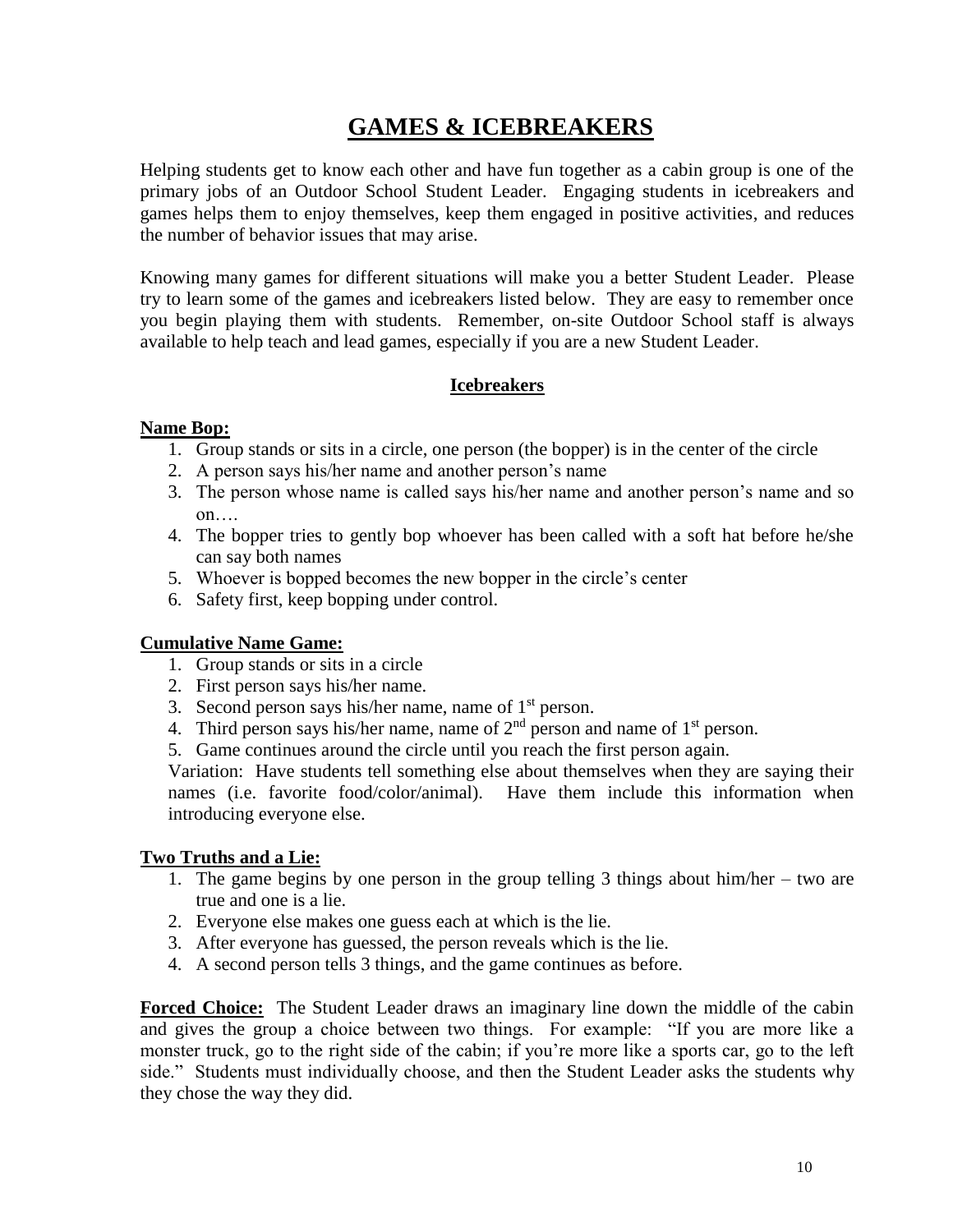#### **Group Challenges**

**Group Juggling:** This activity requires the Student Leader to provide objects to throw. The objects need to be small (baseball size) and soft. Clean pairs of socks work well. The group forms a circle, or otherwise spreads out from one another – everyone on their own bunk, for example. You start out by throwing one ball in random order around the group, each time you throw the ball you must call out the name of the person you are throwing it to. The Student Leader may then introduce more balls into the game, and may introduce multiple questions if the group can handle it.

**Human Knot:** The group gets into a circle. Everyone puts their right hand into the middle of the circle and holds hands with someone else in the circle that is not standing next to them. Do this process with the left hand, grasping the hand of someone different than the first person whose hand they are already holding. The object, then, is to untangle the human knot without anybody letting go of any hands. This requires teamwork, communication, and a lot of bending and twisting! The Student Leader or students can take charge and verbally lead the group in the untangling process.

#### **Brain Teasers & Challenges**

These are games and puzzles to challenge students' minds. They are good for filling lag times, such as waiting in line somewhere, and for playing in the cabin. You should make students whisper in your ear any guesses they have for answers to these brain teasers, and if they are correct, tell them to keep the answers secret from other students, so others can keep guessing.

**Johnny Whoops:** Tell the group, "Do everything I do." Put one hand forward so the students may see it clearly. Then spread your fingers out. Use your index finger from your other hand and say, **"Johnny, Johnny, Johnny, Johnny, Whoops, Johnny, Whoops, Johnny, Johnny, Johnny, Johnny."** Each time you say "Johnny," touch your index finger to the tip of the fingers on the opposite hand (in order, one at a time). You say "Whoops" as you drag your index finger down the length of the other index finger and up the side of the other thumb, and vice versa when you say it again. When you have gone through all of this, then put your hands together, interlocking your fingers, dropping them to your waist as you do this (as inconspicuously as possible – don't make it obvious). Then, ask the students to try. They are successful only if they interlock their fingers at the end.

*(Yes, this may sound confusing if you've never seen it. Ask a staff person if they know it, and if so, to show you what to do. It's very easy, and usually will keep students engaged in trying to get it right for a good long time!)*

**Sticks:** Find at least three small sticks of wood (you may use pencils or pens as a substitute). Gather the students around and tell them you have learned an ancient method of numerology, and they must guess the number that will be represented in the stick pattern you will be creating. The numbers will be between 0-10. Then, put the sticks on the floor/ground and have them guess until they are correct. The secret here is that after you have placed the sticks on the floor/ground, you put your hands on your knees, leaving fingers out showing the correct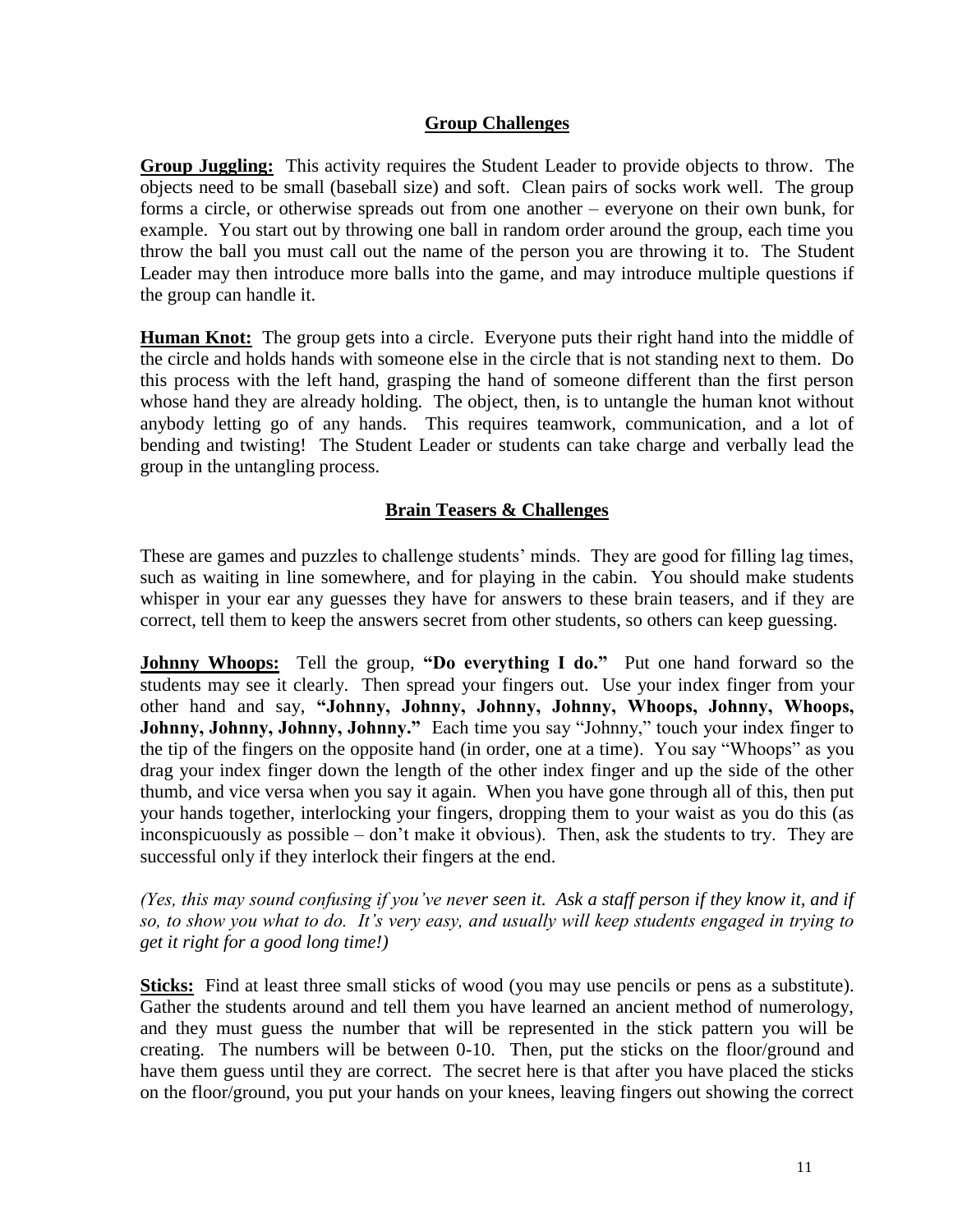number between 0-10. Be inconspicuous – don't make it obvious – and mix up the finger combinations showing. The students will be correct when they have figured out the key to your number system.

**Picnic:** Tell the students that you are going on a picnic and they may join you if they know what to bring. For example, if your Outdoor School name was Walrus, you might say, "I am going on a picnic and I am going to bring **waffles**, but not **pancakes**." Whatever items you may bring must start with the first letter of your name, the other items do not. The students may come on the picnic when they can figure out this method.

**Green Glass Door:** This game is similar to the Picnic game, in that it involves letters and words. Begin by telling students that there is a special door called the "Green Glass Door," and if you want to go through it, you have to bring something with you. For example, you might say, "I am going through the Green Glass Door, and I can bring a kitten through it, but not a cat." The key to this game is that the name of whatever you bring through the Green Glass Door must include double letters (examples: ki**tt**en, pu**pp**y, sp**oo**n, a**pp**le, ba**ll**), just like the words gr**ee**n, gla**ss** and d**oo**r. The students may come through the door once they figure out the double letter pattern.

**The Round Moon:** Ask the students to do everything you do. Say, "The moon has two eyes, a nose and a mouth." While you say this phrase, draw the moon and its face with your index finger in the air (draw a circle with your finger, then point to where the eyes & nose are, and do an arc for the smiling mouth). The students will then attempt to do everything that you do. The key to this game is to draw the moon with the index finger of your **LEFT** hand. Students are only successful if they also use the left hand.

**Rhythm Maker:** Sit your cabin group in a circle. Explain the rules. One person in the circle will be the "Rhythm Maker." They will be responsible for either doing a motion or making a sound that the rest of the group will copy. One person in the circle will be selected to leave the group while you pick the "Rhythm Maker." Once this has been done, the person who left the circle stands in the middle and tries to figure out who the "Rhythm Maker" is.

Hint: Tell the students in the circle to not always look directly at the "Rhythm Maker," as doing so would make it easier for the person guessing.

**Black Magic:** This is described as a special power that you and your partner in the game share. It allows you to read one another's minds. How you will demonstrate this is by having one of you leave the cabin, while the cabin group will pick an object in the cabin that the person who left must figure out. Once the object has been selected, invite the person back in and begin going through items in the cabin until they select the "correct" object.

*How this works:* Before presenting this to your cabin group, get together with your partner and let him/her know that you will go through a series of incorrect objects, and your partner will know the correct object when you give them a certain clue. For example, say the object your cabin selects is a **shoe**. When your partner returns to the cabin, you point out several different objects, describing them by what they are called: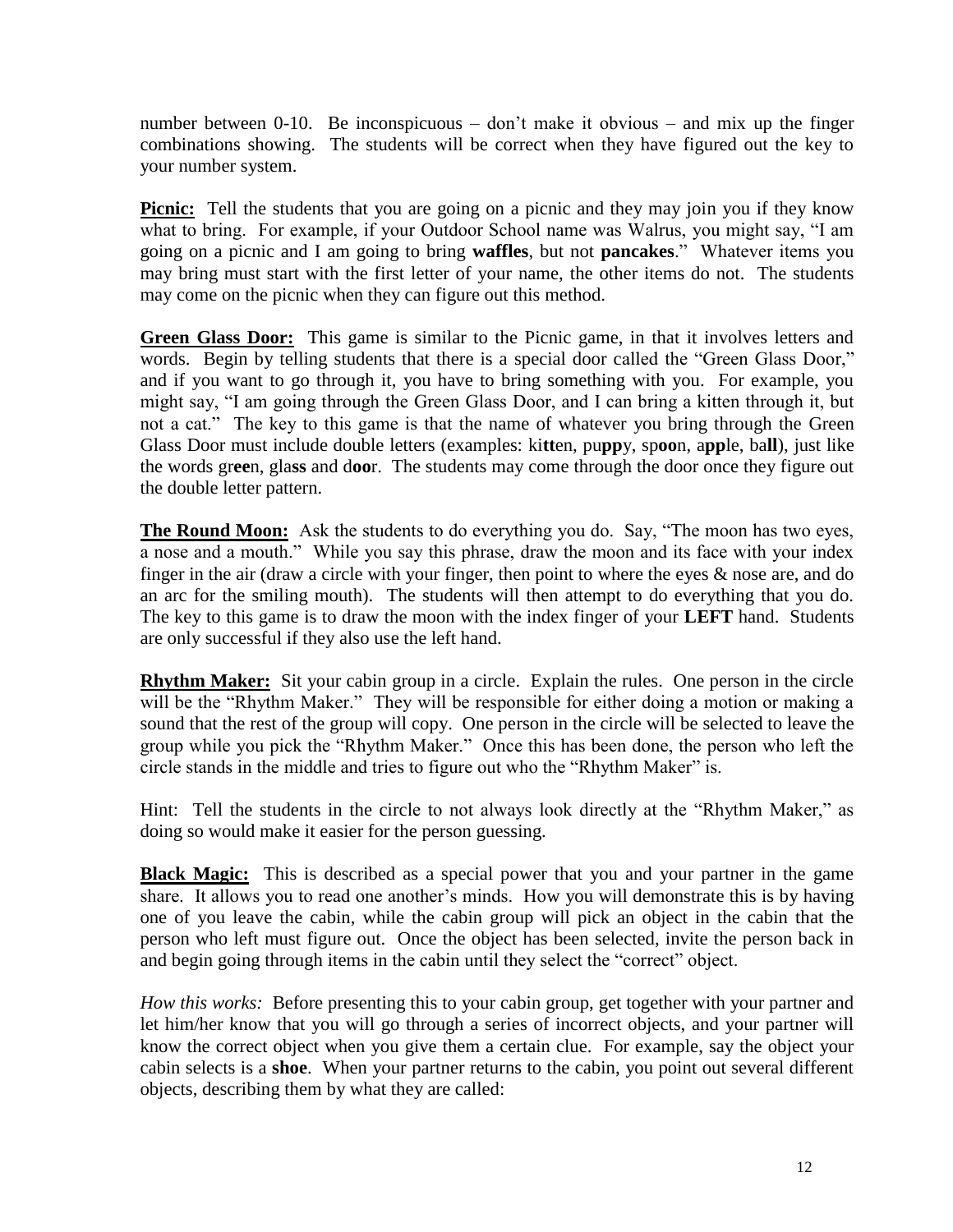You: "Is it this blue sleeping bag?" Partner: "No."

You: "Is it this painted door?" Partner: "No."

You: "Is it the smoke alarm?" Partner: "No."

You: "Is it this **black** sock?" Partner: "No."

You: "Is it this shoe?" Partner: "Yes!"

Your partner will know when to say yes, as the correct object is the object selected after the **black** colored object. Try to use the **"black"** description to give a clue to students, so that they may eventually figure out the mystery. Also, tell students to be totally quiet during the game, so as not to disrupt the "psychic link" between you and your partner. **This game can keep a group of students quietly guessing for days, making your job easier!**

#### **Competitive Fun Games**

**Animal Signs:** The group sits in a **circle**. Each person in the circle assumes the identity of a different animal. Each animal gets to have a sign, in the form of a movement or motion of hands/arms/head/legs/face/body that will represent that animal. The object is to move up the food chain and get to the top spot and, once there, to stay there as long as possible.

The person in the top spot in the circle – the Student Leader decides who that is – begins each round by doing his/her sign, and following it with the animal sign of someone else in the circle. The play then passes onto that person, who must then do his/her animal sign and the animal sign of someone else in the circle. The play continues until someone makes a mistake.

There are three types of mistakes. One type of mistake is to make an incorrect sign (messing up the motion), either your own or the sign of someone else. A second type is passing the play back to the person who just passed to you (this is known as a "tea party" and is considered poor etiquette). A third type of mistake is not being quick enough with doing your signs – hesitating may be okay, but the group must consider if the offending animal was too slow.

Once someone has made an error, they must then vacate their seat and move to the seat to the left of the top of the food chain. This seat is the bottom of the food chain. Everyone lower on the food chain moves up one spot, changing to the seat to their left. The trick to this game is that the animal signs stay with the spots, not the people. So, once the order of where the signs are has been established, and as people move up and down the food chain, the animal signs will always stay in the original spots/seats. (Remember to sit in a circle.)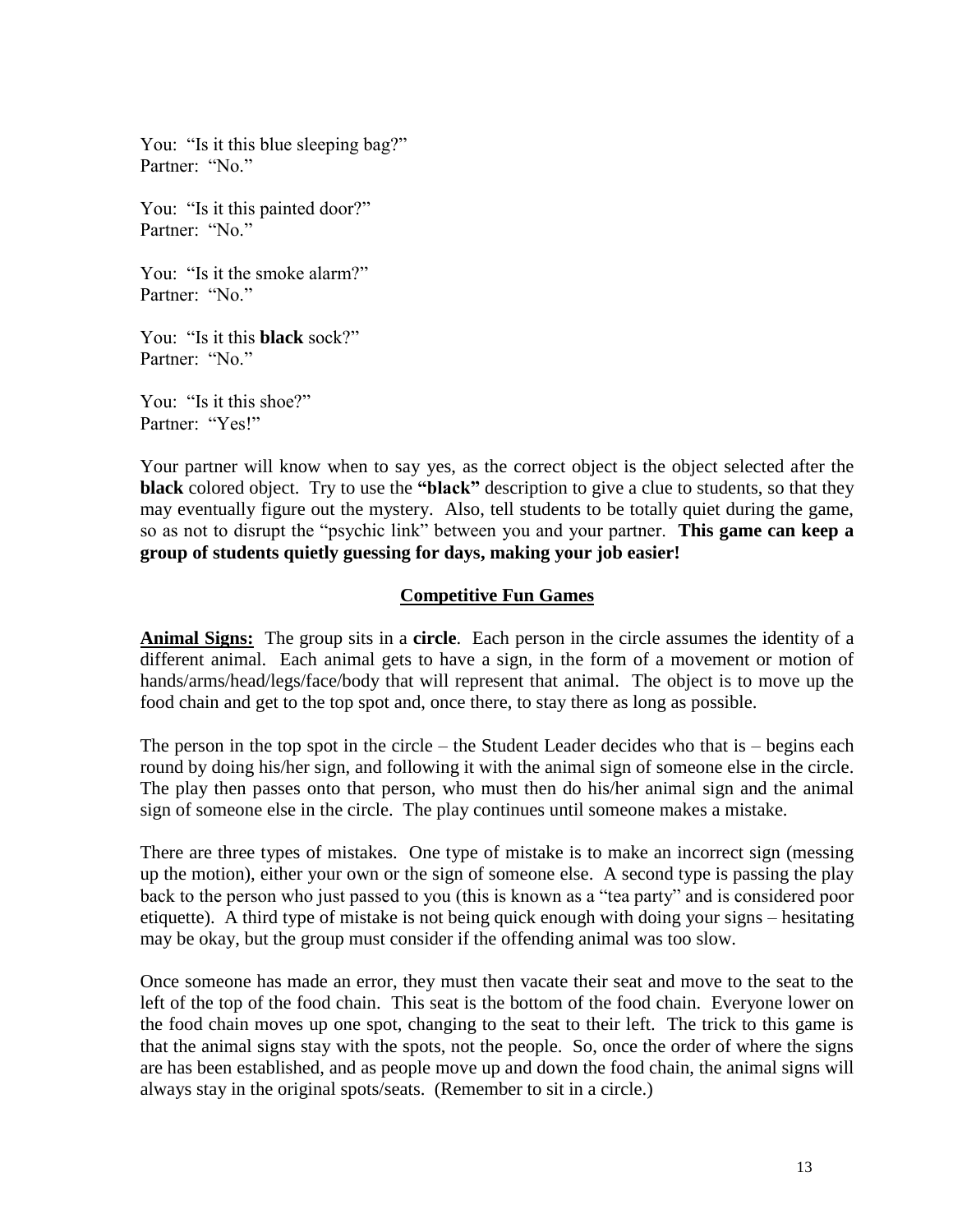**Silent Sock:** The cabin group sits on their own bunks. This game requires a soft, small (baseball size) item to throw between students. Clean, rolled up socks work well. This game can work in many variations. The "ball" is tossed between bunks, and if there is a bad throw, a dropped catch, a student who talks out, or if the "ball" is thrown back to the person who just threw it to you, then the student who broke these rules must lie down on their bunk. This means that he/she is out for the round. The round ends when there are two students left. As the Student Leader, you are in charge of interpreting rules and making decisions on rule violations.

**Boppity-Bop:** For this game, the group should stand in a circle, with one person in the middle. The person in the middle of the circle will change throughout the game. The object of the game is to avoid being in the middle of the circle. The key to this game is speed and surprise. The person in the middle can do the following to try to get out of the middle:

1. Point at someone and quickly say, **"Boppity-Bop-Bop-Bop!"** The person pointed to must say "Bop!" before you finish saying "Boppity-Bop-Bop-Bop," or else that person goes into the middle of the circle, and the person who was in the middle takes their spot as part of the circle.

2. Point at someone and simply say, **"Bop!"** The person pointed to must not say anything or make any sound at all, or else that person has to go into the middle of the circle.

3. Point at someone and quickly say, **"Hoppity-Hop-Hop-Hop!"** The person pointed at must *hop once*, with both feet completely leaving the ground, before you finish.

4. Point at someone and simply say, **"Hop!"** The person pointed at must *NOT HOP*, nor say anything at all, or else that person goes into the middle of the circle.

Once everyone has gotten used to the first four options, it is time to make the game a lot more challenging – and more fun – by adding options that require *three people* at a time to respond!

5. **"Jello":** Point at someone and exclaim, **"Jello!"** and then immediately start counting quickly (and clearly) to 6. The person who is pointed to must shake his/her whole body back and forth, AND the 2 people to either side of the shaking person must make a circle around him/her with their arms, imitating a bowl. If all three people do their parts before the person in the middle counts to six, they are safe, and the person in the middle must do something else.

However, if one of the three people messes up and does not properly do their part by the count of six, then that person goes into the middle of the circle. If more than one person does not do the correct response by the count of six, then the Student Leader should have them play rockpaper-scissors, and the loser has to go into the middle.

6. **"Jaws":** The person who is pointed at must make a shark fin with both hands above his/her head, and the 2 people to either side must use their arms to make a swimming motion away from the person making the shark fin.

7. **"The King":** The person who is pointed at plays air guitar & shake his/her hips like Elvis Presley, while the 2 people to either side must bow down towards the person imitating Elvis.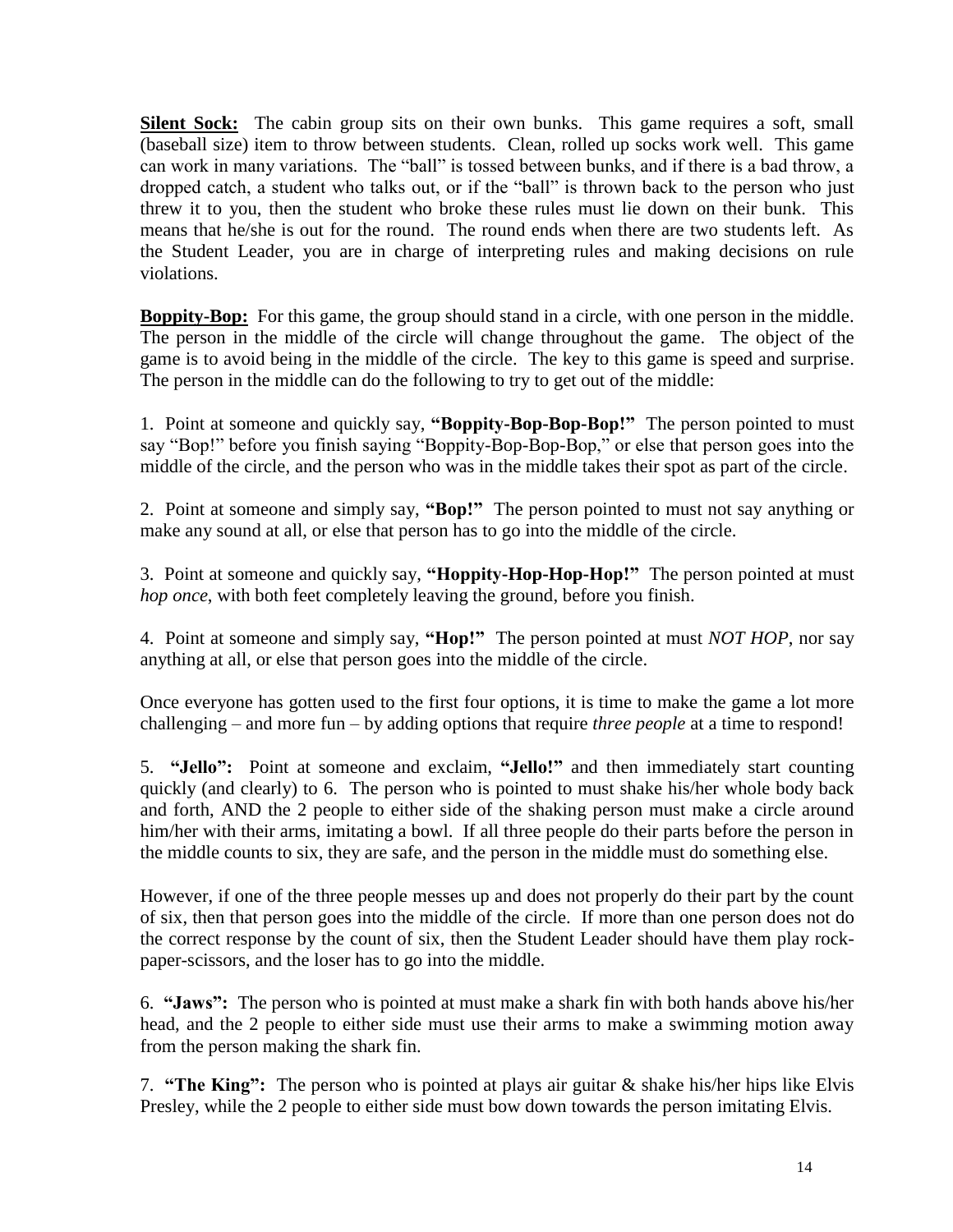## **ROLE OF THE STUDENT LEADER ON FIELD STUDY**

Field study is when the students are engaged in hands-on learning about the natural environment. As a Student Leader, YOU WILL BE TEACHING during this time. The Field Instructors will train you and will make sure you are ready to teach when the students arrive. It is their job to make sure you are comfortable with the lessons you will be teaching everyday.

It is not expected that you will be an expert in a certain area of science. You only need to be ready and willing to learn when you arrive at Outdoor School. If questions arise as you are learning the information, DO NOT HESITATE TO ASK FOR HELP.

While on field study, you will be responsible for monitoring your group and directing their activities. You will be part of a teaching team including the classroom teacher, the field instructor, program staff and other Student Leaders. Each has their own role, but everyone must work together for effective teaching and learning to occur.

#### **On field study, a Student Leader is:**

- **A Small Group Leader:** You will teach a group of 5-10 students on the activities of the field study you are assigned to for your week.
- **Facilitator:** You will facilitate by giving directions, asking questions, leading discussions, and acting as a positive and responsible role model for students.
- **An Active Participant:** You will do whatever the students are doing on each field study activity, and not just watch them do it. For example, if they are catching critters in the stream, you will be helping to catch critters, too.
- **Co-Learner:** You may not have a high level of knowledge about what is being taught, so you may be learning right along side of the students.
- **Student Manager:** You organize your student group and direct their behavior.
- **Team Teacher:** You will be working with the other adults on your field study.
- **Careful with equipment:** Keeping study materials in good shape is essential.
- **NOT a source of great knowledge:** Since you are not expected to be a trained scientist, the activities must do the teaching, for which you'll have instruction cards, posters, diagrams and the greatest visual aid – nature itself!
- **NOT a disciplinarian:** While you will need to use positive redirection skills to keep students focused and on-task, serious discipline problems are not your responsibility, and should be dealt with by our staff and classroom teachers.
- **NOT a sixth grader:** You need to be mature, appropriate and respectful.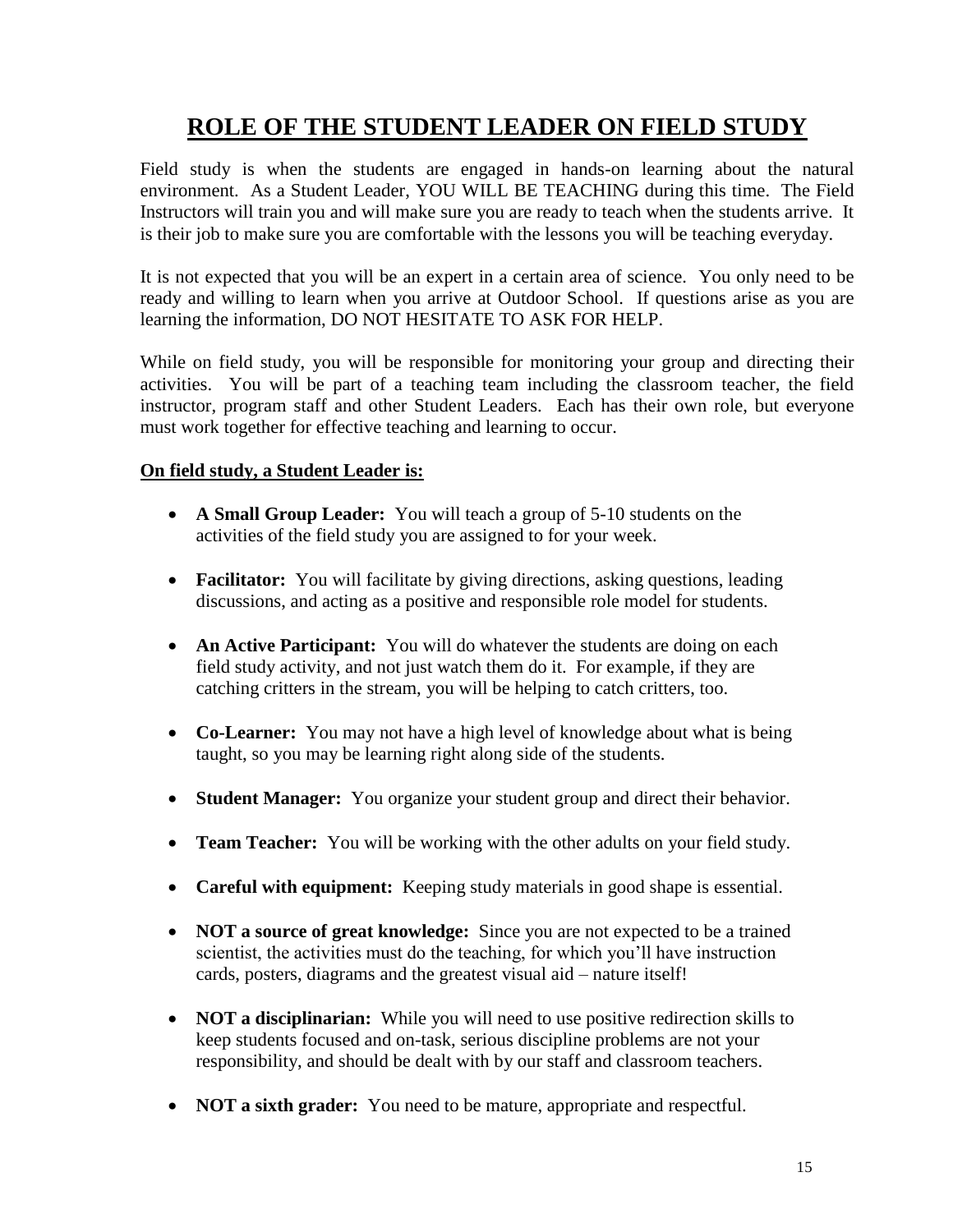#### **FIELD STUDY ACTIVITIES AND CONCEPTS**

Each Outdoor School site has three or four field study areas, one of which you will be assigned to for your week as a Student Leader when you arrive for your first day, which is training day (students arrive on the second day). The field study areas vary from site to site. Below is a list of Northwest Outdoor Science School field studies for each camp:

#### **CEDAR RIDGE, TRICKLE CREEK & MAGRUDER**

**WESTWIND**

ANIMALS PLANTS SOIL / EARTH WATER

BEACH **ESTUARY** FOREST

You will receive about four hours of training to learn the 4 to 6 activities for the one field study area to which you are assigned. Each day, you will teach to one or two groups of students. Activities are made to be simple, hands-on, interactive and fun! Activities are designed to be about 20-30 minutes in length.

Listed here are just some of the activities and concepts taught on field study.

#### **ANIMALS PLANTS**

Wildlife Habitat & Adaptations Photosynthesis Carrying Capacity & Competition Plant Identification

#### **SOIL / EARTH WATER**

Weathering & Erosion Salmon Life Cycle

Animals Signs & Tracking Succession of Plant Communities Bones, Pelts and Skulls Interior Parts of a Tree

Soil Compaction & Absorption Critter Catch & Identification Rock Cycle & Geology Water Quality Chemical Analysis Soil Profile Layers Stream Morphology

#### **BEACH ESTUARY**

Ocean Tides Ghost Shrimp Catching Marine Invertebrates Bird Observing and Identification Tide Pool Life Estuary Animal Adaptations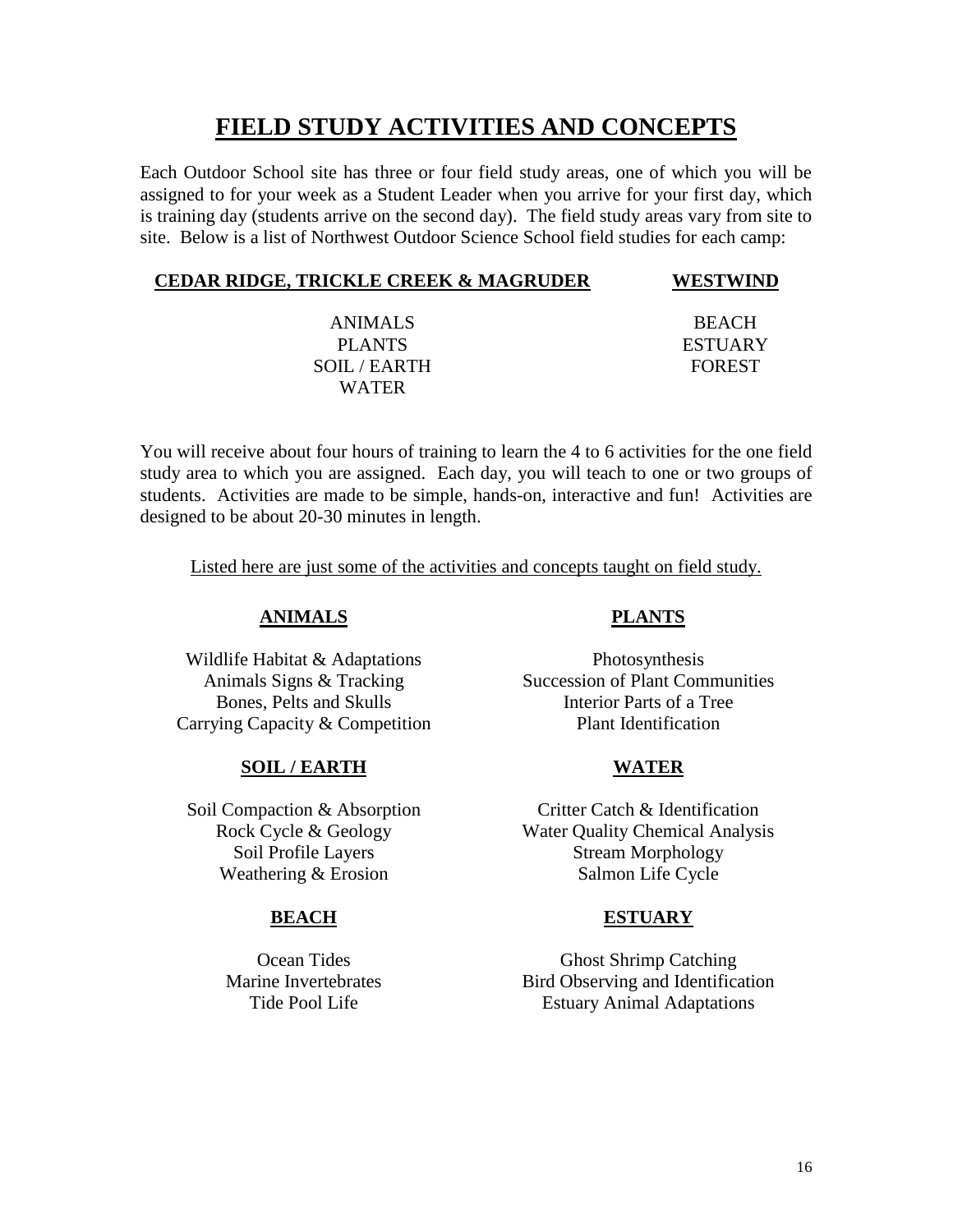## **TEACHING TECHNIQUES**

Not only will you learn the science behind each activity and how to do it, you will also be trained on key child management skills and teaching techniques, so that the students (and you) will have fun, engrossing field study activities.

Below are some of the techniques you will want to use as a teacher on field study:

- Know **students' names** and use them constantly!
- Give **simple, clear directions** to students.
- Use **different teaching styles** (some students learn better by hearing information, some by writing information down, some by seeing visual aids).
- **Ask questions** that are appropriate and well thought–out.
- **Be enthusiastic!** The more excited you are about the subject, the more excited the students will be.
- Give **positive reinforcement** to students who answer questions correctly and participate in activities in a respectful manner.
- **Include everyone** in study activities including quiet students.
- Get everybody as **hands-on** as possible when doing activities, including yourself.
- **Refocus off-task or distracted students** by giving them a task or something to hold, or asking them a direct question about what you are studying.
- **Review** with students what they have learned at the end of each activity, and as you walk between study spots.
- Give help to students who need it.
- Have students who are continually off-task or disruptive **take a breather (time out)** a short distance away from the group, but still within sight and hearing, so they may still learn what you are teaching (and so you can keep an eye on them).
- Ask for help from a staff person if you don't know an answer or need assistance it's perfectly okay! You can even ask your students to try to find the answer in a field study book.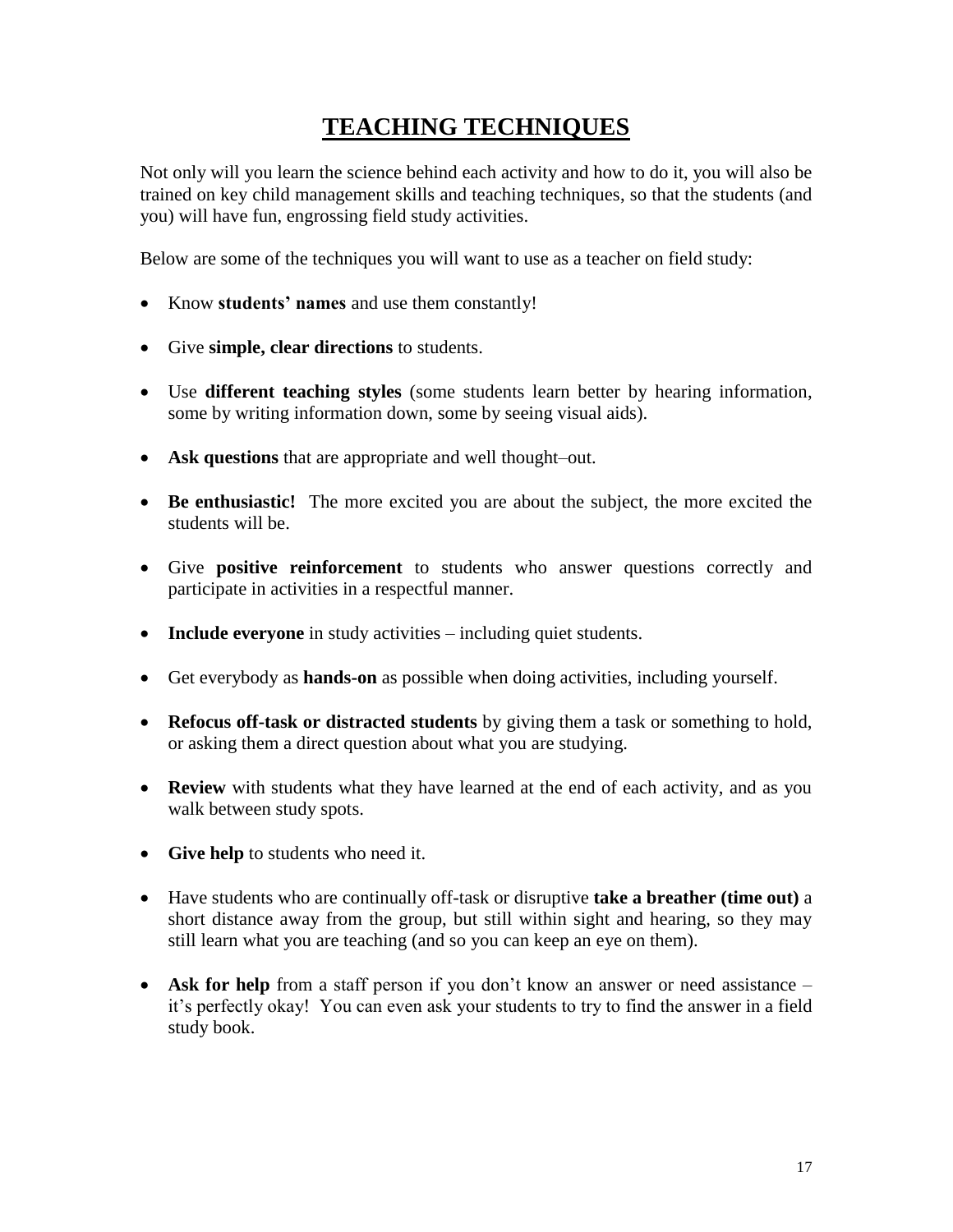## **QUESTIONING STRATEGIES FOR FIELD STUDY**

As teachers, we want to engage students' minds by asking them many questions about what they are learning on field study. This makes field study more interactive and interesting for students, and will help them to find the answers for themselves (instead of just being told the answers). You will learn to use many types of questions for teaching, as you will need to use different kinds of questions for different situations.

1. OPEN-ENDED QUESTIONS: These have many right answers, and are based on students' observations, and get students thinking and sharing about the study subject.

- Examples: "What do you notice about this salamander?" "What do you see in the water?" "How does it smell?" "What can you tell me about this layer of soil?"
- 2. FOCUSING QUESTIONS: These direct students' attention to the topic to be studied.
	- Examples: "What are some things you noticed about the tree ring pattern?" "What is the millipede doing?" "What does it remind you of?" "How many different kinds do you see?"

3. INTERPRETIVE QUESTIONS: These encourage students to make comparisons between objects, and to discover information about them.

Examples: "What is the difference between these two trees?" "How are these rocks alike? How are they different?" "Why do you suppose it is doing that?"

4. SUMMARY QUESTIONS: These help students come to a conclusion about whatever they are studying.

Examples: "So, how does that help it?" "What can we say about this?" "Why is this important?" "What did you learn about habitats?"

Sometimes, you will need to repeat or rephrase a question you ask to your students, or break it down into smaller bits. Asking questions to your entire group involves everyone, but sometimes you will need to ask a specific student.

Giving students time to think is very important. Wait 3 to 7 seconds before calling on a child or rephrasing your question.

When students give wrong or incomplete answers, positively redirect them to correct answers. Do not allow wrong answers to go uncorrected. Thank students for responding, using their names, focus on the part of the answer which is correct (if any) and build from there. You can ask students to explain their thinking, and ask for other ideas from the students in your group.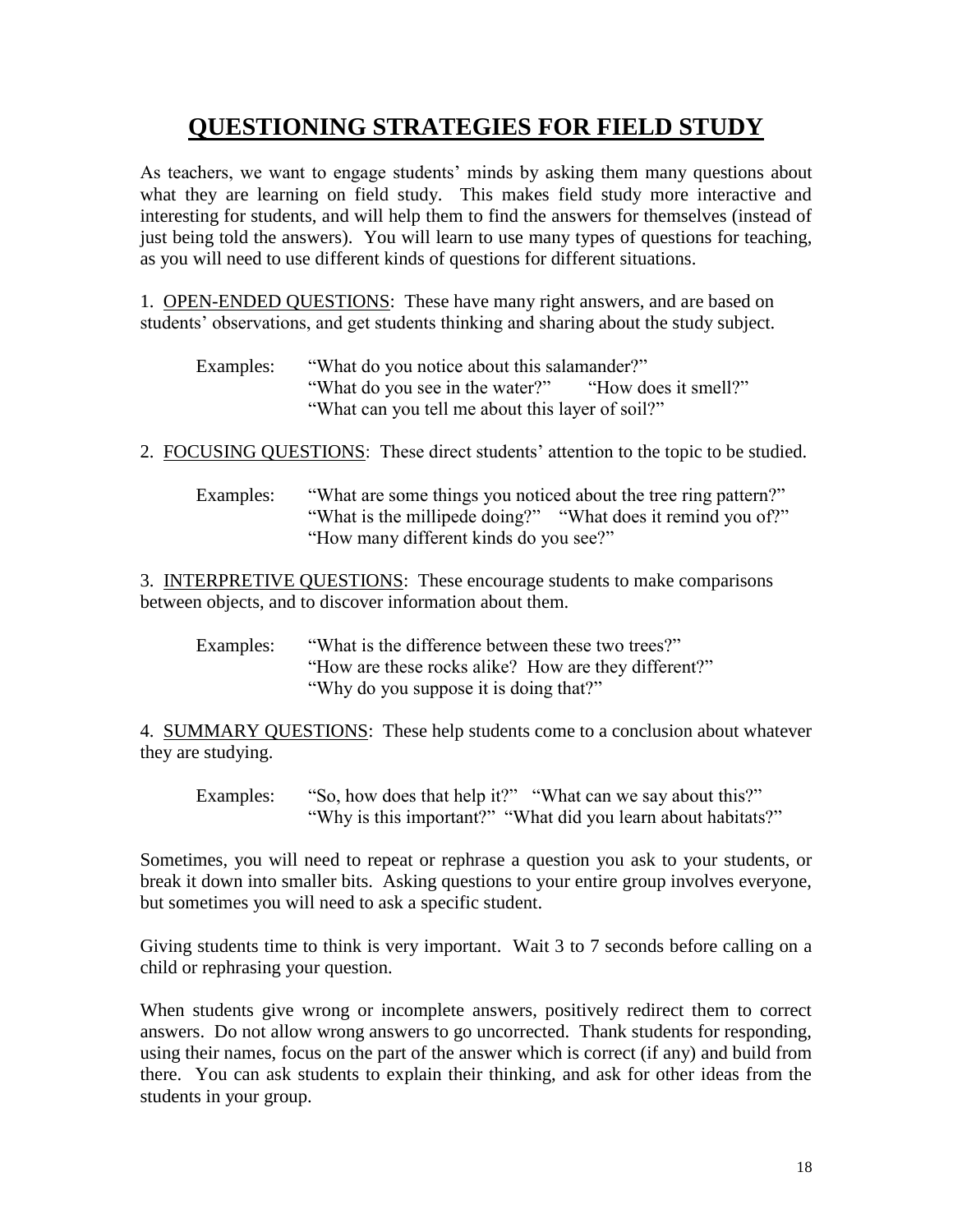#### **MEALTIMES AT OUTDOOR SCHOOL**

Everyone at Outdoor School eats meals together, family style, in a large dining hall. You will be responsible for helping to create a calm atmosphere of gracious dining, good table manners and **appropriate** conversation – all while serving food to students. This can sometimes be difficult, as many students will be eating with a group for the first time ever. If you know what is expected of you, though, it can be a very pleasant experience, as sharing good food & conversation is a highlight of Outdoor School!

#### Table manners we use include:

- 1. Talk only to people at your table, not between tables.
- 2. Keep your elbows off the table.
- 3. Use serving utensils to take food.
- 4. Spread your napkin across your lap.
- 5. Pass food in one direction to begin the meal.
- 6. Keep salt & pepper shakers together.
- 7. Pass food using both hands.
- 8. Wait until everybody at your table is served until eating.
- 9. Say PLEASE and THANK YOU when asking for food.
- 10. Avoid talking with your mouth full.
- 11. Cough & sneeze into your upper arm sleeve (not your hand).

#### Appropriate Topics for Table Conversation:

- 1. What hobbies do you have? What is your favorite thing to do in your free time?
- 2. What did you do on field study today? What was your favorite activity?
- 3. What is your favorite part about Outdoor School so far? Your favorite meal?
- 4. If you could have one super power, what would it be?
- 5. If you were on a deserted island, what three things would you want with you?
- 6. Do you play any sports? What's your favorite team? Your favorite player?
- 7. What are your favorite pizza toppings? (This never fails!)
- 8. If you could go anywhere on Earth, where would you go, and why?
- 9. What is your favorite letter? Number? Planet? Book? Food?

Inappropriate topics: Girl/boyfriends, religion, politics, violence, sex, drugs, alcohol.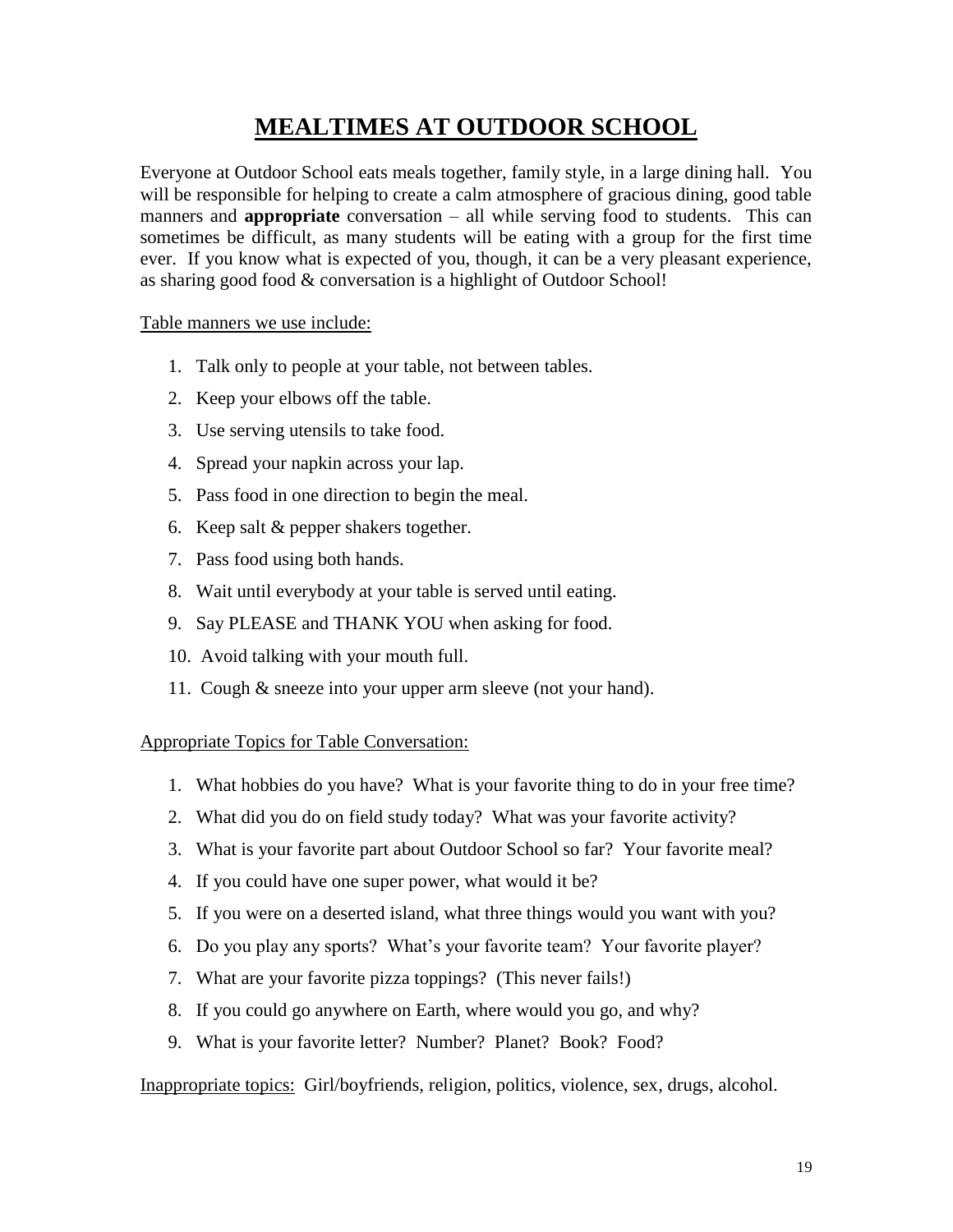#### **CHILD MOVER IDEAS**

Many times each day, you will need to move your cabin or field study group from place to place. Lining up your group using the methods below will make it fun and easy for everybody.

- 1. Height (shortest to tallest, tallest to shortest)
- 2. Alphabetical (last names A to Z, first names Z to A, etc.)
- 3. Sports (those whose favorite sport is baseball go first, football second, etc.)
- 4. Eye Color (blue first, brown second, green third, etc.)
- 5. Song-Leading (the person who leads the group in a song gets to go first)
- 6. Names (the person who can remember everyone else's name goes first)
- 7. Clothing Color (green shirts first, blue second, brown third, etc.)
- 8. Field Study (those on Animals study go first, Plants second, Water third, etc.)
- 9. Birthday (January to December, December to January, etc.)

#### **STUDENT DUTIES ("Niches")**

At Outdoor School, each cabin group is assigned "niches" during the week. These help keep the site a neat, clean place in which to live and study, and allow things to happen quickly and efficiently. The staff organize each niche. As a Student Leader, you will need to be a willing and eager participant in every niche, setting a positive example for students to follow. Below is a list of some "niches" you will help with:

- **Chopsticks** Setting the tables in the dining hall before meals.
- **K.P. (Kitchen Party)** Cleaning the tables in the dining hall after meals.
- **Flag** Raising the U.S. flag in the morning, retiring the flag in the evening.

Flag ceremonies are times for respect & quiet reflection.

- **Scrub Club** Cleaning the bathrooms at camp. Not a deep clean.
- **Host** Serving food and guiding mealtime conversations.
- **Recycling** Preparing cardboard, tins cans, etc. for pickup by sanitation services.
- **Composting** Helping to compost leftover food scraps from mealtimes.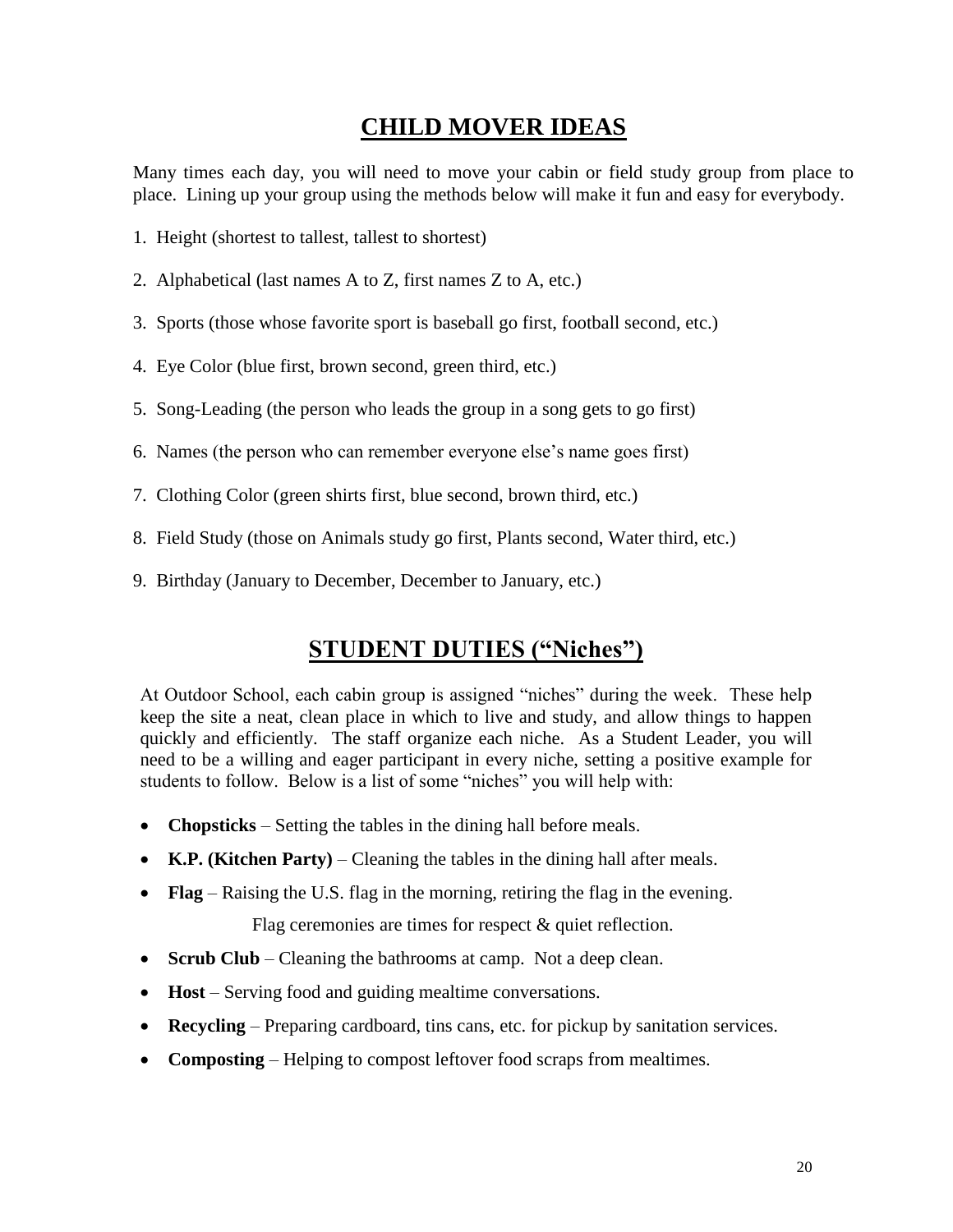#### **CAMPFIRE**

Each day ends with a fun campfire program, rain or shine. It is a time to unwind after a day stuffed full of activities. It is the favorite part of the day for many people, as we entertain ourselves without the use of stereos and TVs. Indeed, many students who are normally shy come out of their shells at campfire, to the delight of everybody!

A campfire program lasts about an hour, and is comprised of two halves. The first half is for loud, silly, **rowdy songs** and **skits**, whereas the second half is for mellow, **quieter songs** that help people get ready for bed.

Every campfire program begins with **cabin calls** – quick songs or cheers that every cabin creates and performs. Your cabin may also perform a skit at some point during the week.

Student Leader Duties during campfire:

- Keep an eye on your students for appropriate behavior.
- Lead by example sing, cheer and applaud, to encourage students to do the same.
- Sit as "bookmarks" (with students on either side of you), not as "bookends".
- Remember, it's okay for kids (and you) to be silly just not so silly it's a distraction.

#### **BEDTIME**

This is one of the most important, and sometimes challenging, times of the day for Student Leaders and students alike. Many sixth-graders have never been away from home before, and sleeping in a cabin with other people will be a new experience for most. Fear of the dark and anxiety about being away from home can make students homesick.

Your job will be to help ease students' anxiety and make them feel comfortable, all while trying to keep them calm and quiet while getting ready for bed. Here are some tips:

1. HOLD THE MOOD set by the quiet part of campfire – use soft (or no) voices from the end of campfire until everyone is asleep.

2. Give students CLEAR EXPECTATIONS for their behavior. Be firm, yet gentle.

3. OFFER INCENTIVES to students for being quiet and calm – bedtime stories, playing an instrument or singing a quiet song once everyone's in bed are appropriate rewards.

4. USE ONLY A FLASHLIGHT to create a mellow mood in the cabin as everyone gets undressed and into bed.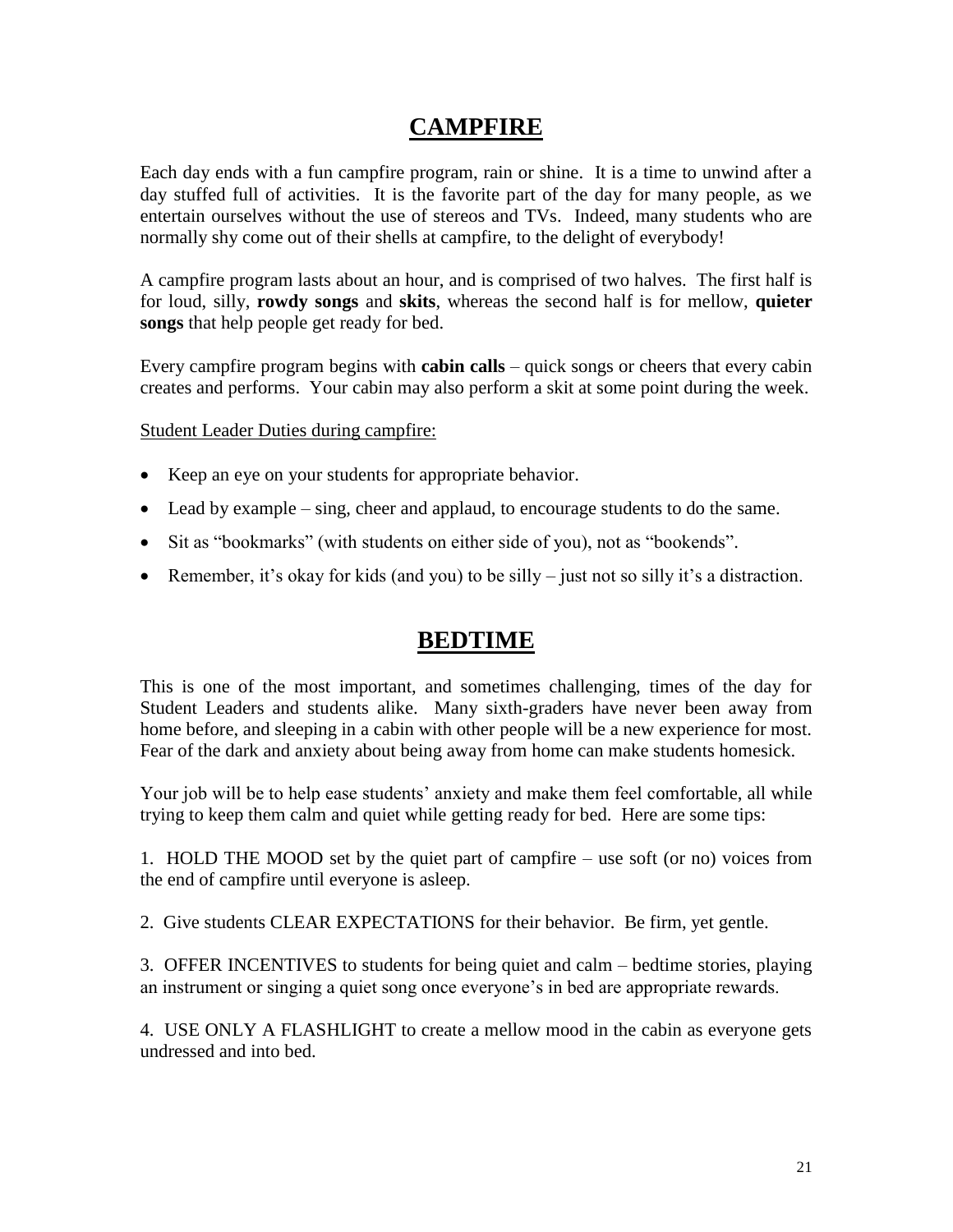5. KEEP CONTROL AT THE BATHROOM. Establish an order for using sinks and toilets. Line students up and send them in a few at a time. MONITOR your students!

6. Remind students that they are trying to earn their QUIET CABIN BEAD.

7. WALK IN A STRAIGHT LINE from campfire to bathrooms to cabin. Stop your line and wait if students become too loud.

#### **PERSONAL GOODNIGHTS**

Quietly speaking to each student in your cabin once they are in bed is one of the best ways to help students feel at ease, and to let them know that you care about them. Personal goodnights need not be longer than 30 seconds per student, and once finished, you can commence with reading a story, singing or playing an instrument for your cabin.

- Call students by name.
- Make the moment with each student count.
- Say something different to each student.
- Tell them something you like about them.
- Ask them about the best part of their day.

### **EVALUATIONS**

As a Student Leader, you will receive feedback from the staff and teachers each day about how you are doing – both positive and constructive feedback. This feedback is meant to help you grow as a leader and teacher, to let you know what you do well, and what you should keep working on.

At the end of your week as a Student Leader, you will receive two evaluations from the staff.

One evaluation will be delivered by your Field Instructor, and will cover your role as a teacher and member of your Field Study team.

A second evaluation will be delivered by a Program Staff member, and will cover your time as a cabin leader and all-around participant and role model in all other aspects of Outdoor School (campfire, duties, dining hall, communication, teamwork, etc.).

Both evaluations are delivered both in writing and orally. You will receive a copy of each written evaluation. Copies are also kept on file at our office and at your school.

The evaluations are meant to be tools to help you grow. Many people have used their evaluations when applying for jobs, colleges and other volunteer opportunities.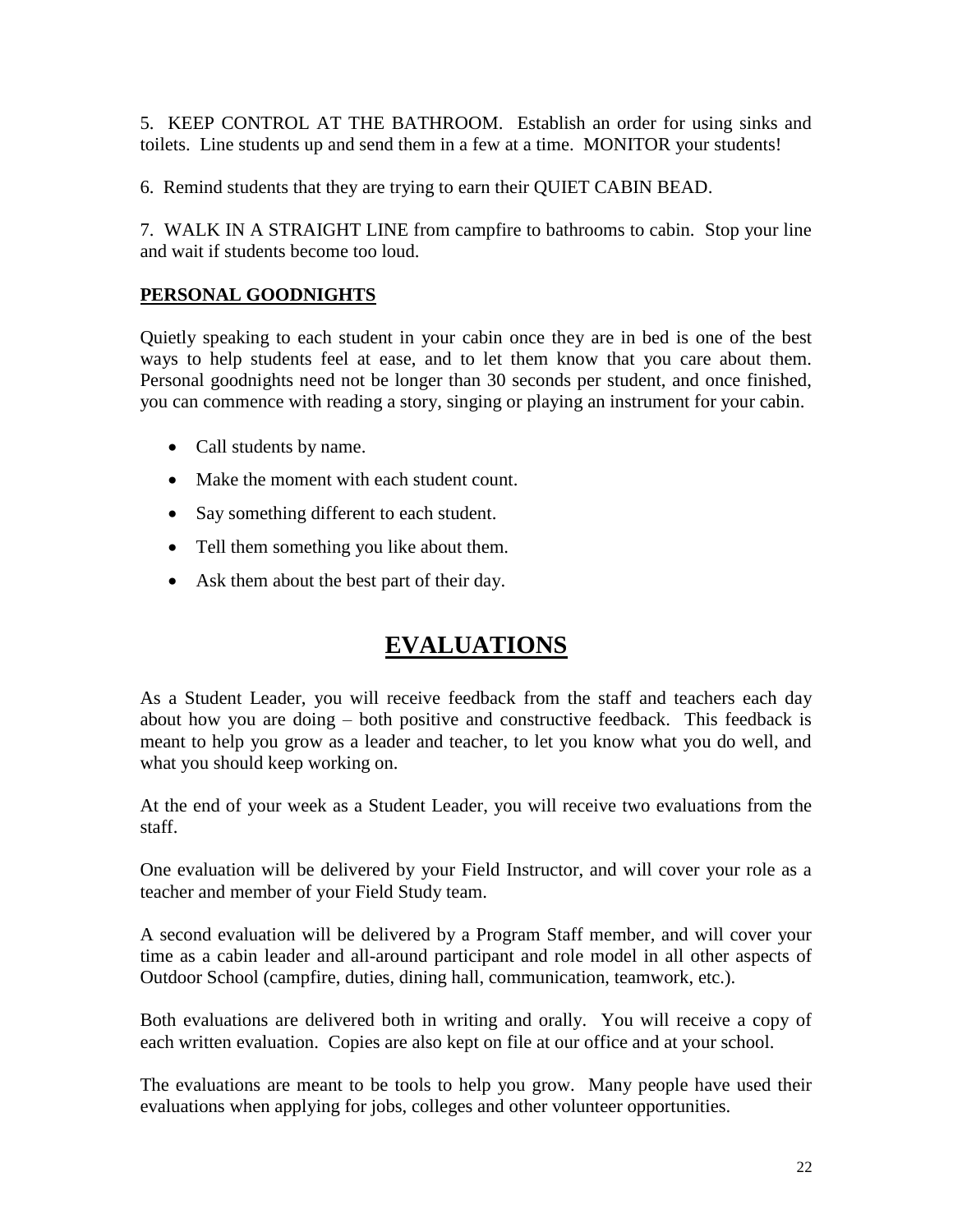#### **SAFETY RULES FOR OUTDOOR SCHOOL**

Creating a safe environment for enjoyable learning is essential at Outdoor School. Keeping everybody healthy and safe is the overriding concern at all times. All sixthgrade students are expected to comply with the following rules, so you need to know them before arriving on site. You will be expected to consistently role model these rules and positively enforce them with your students.

- 1. Stay with your cabin or field study group. Leave the camp grounds only under the direction of a Student Leader or staff member.
- 2. Wade in creeks, ponds or the ocean only as directed by a staff member or teacher.
- 3. Protect yourself, others & wildlife by not throwing rocks, sticks, sand or other items.
- 4. Walk from place to place. This prevents falling and injuring yourself, and you'll be less likely to scare away wildlife.
- 5. Respect nature. Protect living plants and animals from injury or destruction.
- 6. Walk only on trails. Avoid walking off-trail, as this tramples plants and animals.
- 7. Respect the rights and property of other people. Leave other people's gear and clothing alone, and keep your hands and body to yourself.
- 8. Report any injury or sickness to the Outdoor School nurse immediately, day or night!
- 9. Maintained a quiet atmosphere on site from the end of campfire until it is time to wake up the next morning.
- 10. Be on time for all duties and responsibilities. Follow the schedule.
- 11. Wear your nametag at all times, so that people know who you are and can call you by your name.

#### **As a Student Leader, you need to protect yourself by obeying these very important rules:**

1. Never be alone with a student in a private place. If you need to be somewhere with a student where other people cannot see you (like a cabin, bathroom, etc.), make sure the student gets a "buddy" to go with the two of you. **Don't put yourself in any situation which can be viewed questionably by anybody!**

2. Avoid social contact with students after your week as a Student Leader. The only acceptable contact with students after Outdoor School is responding to their letters in writing. Visiting classrooms or students' homes, arranging to meet them elsewhere, and all electronic forms of communication (phone, email & internet, etc.) are strictly prohibited!